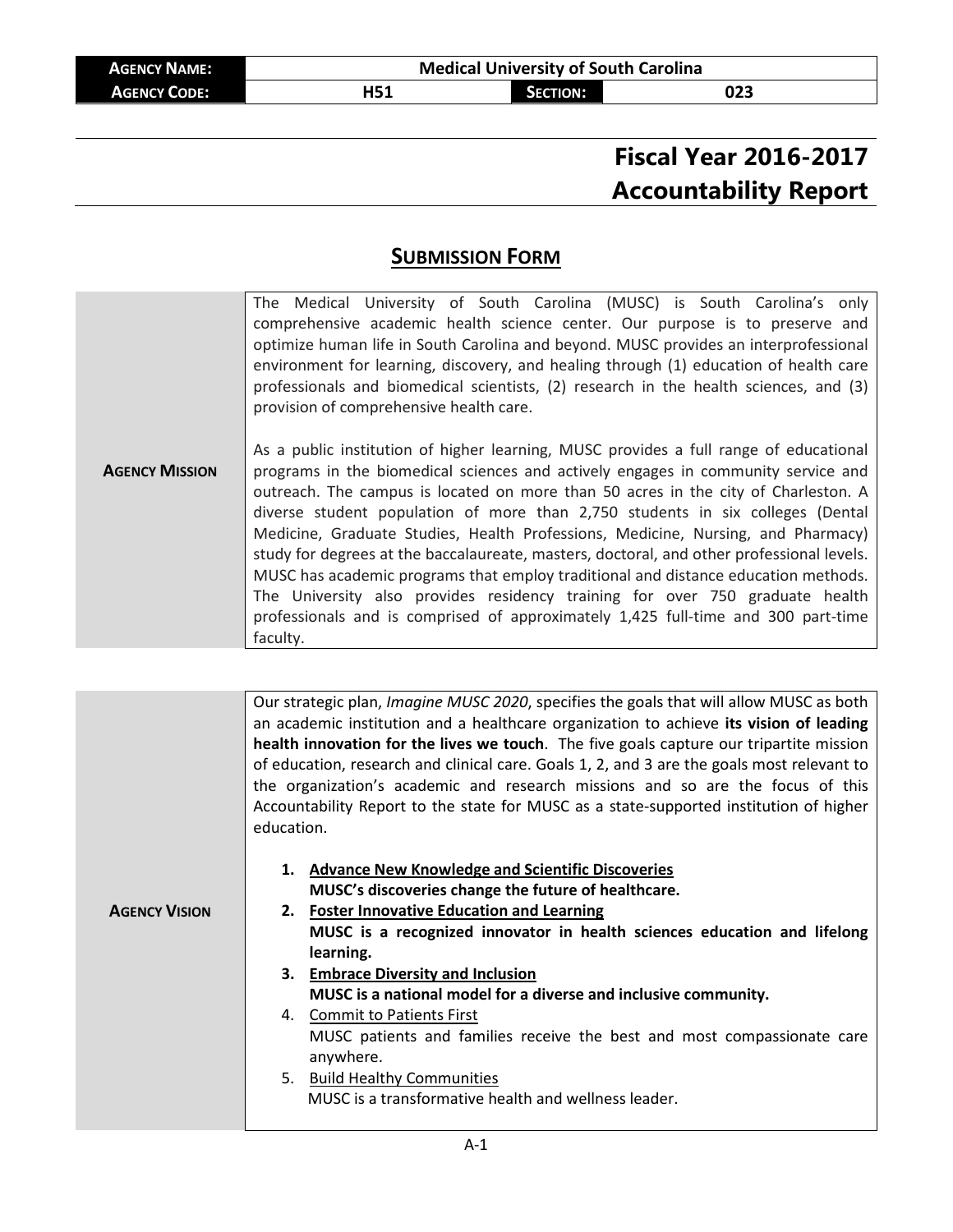| <b>AGENCY NAME:</b> |     | <b>Medical University of South Carolina</b> |     |  |
|---------------------|-----|---------------------------------------------|-----|--|
| <b>AGENCY CODE:</b> | H51 | SECTION:                                    | 023 |  |

Please select yes or no if the agency has any major or minor (internal or external) recommendations that would allow the agency to operate more effectively and efficiently.

|                         | Yes | No               |
|-------------------------|-----|------------------|
| <b>RESTRUCTURING</b>    |     |                  |
| <b>RECOMMENDATIONS:</b> |     | ▽<br>$\triangle$ |

Please identify your agency's preferred contacts for this year's accountability report.

|                         | Name                                                 | Phone        | <b>Email</b>      |
|-------------------------|------------------------------------------------------|--------------|-------------------|
| <b>PRIMARY CONTACT:</b> | Suzanne Thomas, PhD                                  | 843-792-1533 | thomass@musc.edu  |
|                         | <b>SECONDARY CONTACT:</b> Patrick Wamsley, CPA & CFO | 843-792-8909 | wamsleyp@musc.edu |

I have reviewed and approved the enclosed FY 2016-2017 Accountability Report, which is complete and accurate to the extent of my knowledge.

| <b>AGENCY DIRECTOR</b><br>(SIGN AND DATE):<br><b>(TYPE OR PRINT</b><br>NAME):   | David J. Cole, MD, MUSC President                                      |
|---------------------------------------------------------------------------------|------------------------------------------------------------------------|
| <b>BOARD/CMSN. CHAIR</b><br>(SIGN AND DATE):<br><b>(TYPE OR PRINT</b><br>NAME): | $-\sqrt{2}w$<br>Donald R. Johnson II, MD, MUSC Board of Trustees Chair |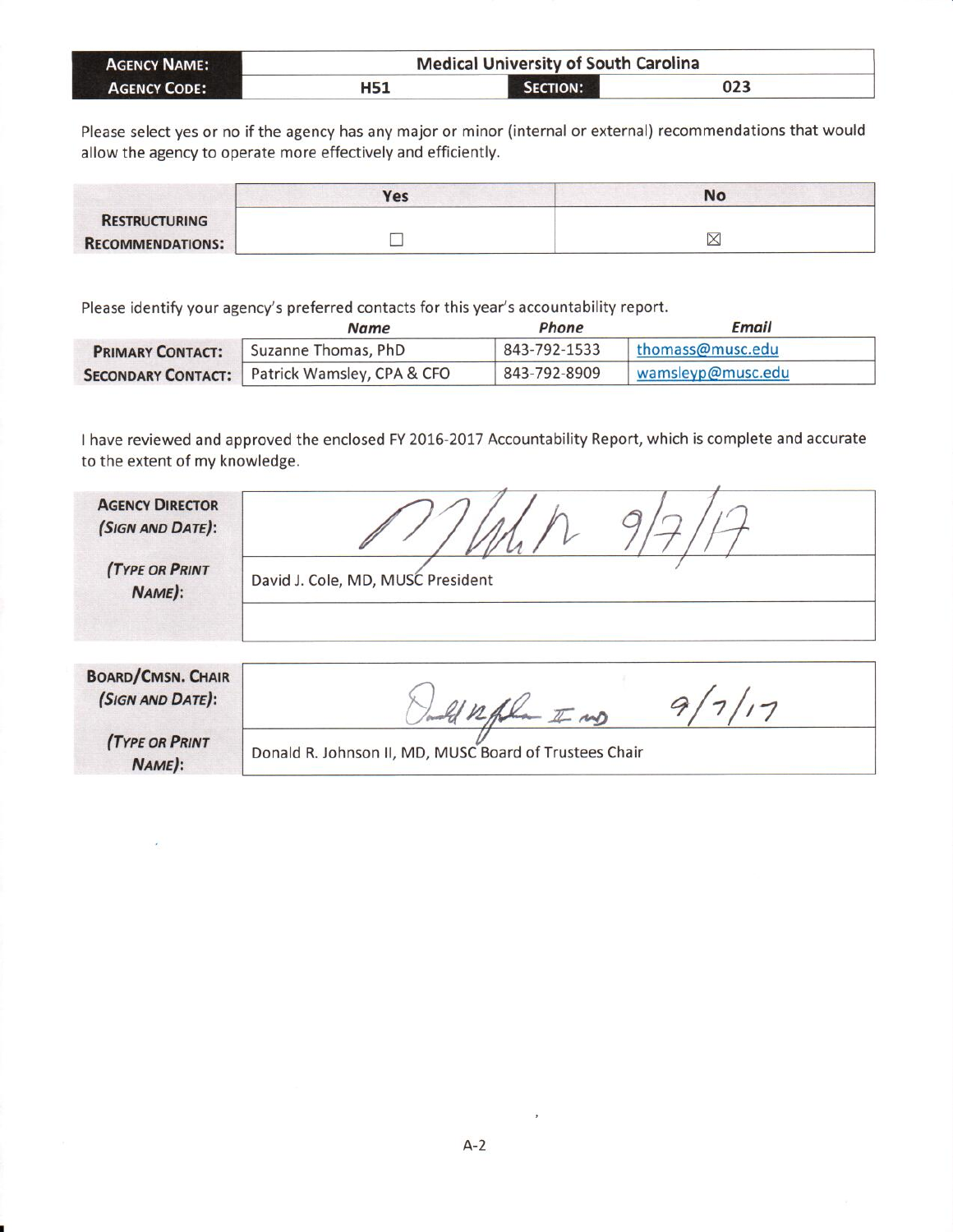| <b>AGENCY NAME:</b> | <b>Medical University of South Carolina</b> |                 |     |  |
|---------------------|---------------------------------------------|-----------------|-----|--|
| <b>AGENCY CODE:</b> | H51                                         | <b>SECTION:</b> | 023 |  |

## **AGENCY'S DISCUSSION AND ANALYSIS**

The Accountability Report MUSC submits to the Department of Administration demonstrates that the university is accountable for outcomes related to its mission as a state-supported institution of higher education and that the university practices sound stewardship of its resources. This report presents longitudinal trends on outcomes identified as key performance indicators for the three goals of the organization's strategic plan, Imagine MUSC 2020, which are related to the academic and research missions of MUSC. We also present additional key performance indicators of operational excellence (i.e., indicators important to track but which are not linked to any specific goal of Imagine MUSC 2020).

For the vast majority of these outcomes, MUSC met or exceeded the targets it identified at the end of FY16, reflecting continued excellence in research and education, support for an inclusive workplace, and commitment to employee engagement, student achievement, and student satisfaction.

The university had many other notable achievements in FY17:

- MUSC completed a successful on-site visit from its regional accreditor, SACSCOC, resulting in no findings of non-compliance and assuring that it will receive reaffirmation of accreditation.
- We received a unanimous endorsement from SACSCOC for our Quality Enhancement Plan, "Team up for Better Health"
- MUSC and Clemson created the first-ever joint Ph.D. degree in Biomedical Data Science and Informatics
- MUSC and Clemson developed nine accelerated pathway programs, reducing time to professional degree for exceptional Clemson students
- MUSC led the state with a record \$260 million in research funding
- MUSC continues to rank in the top 20% of all academic health science centers in NIH funding
- MUSC conducted 1,300 clinical trials, including participation in a national gene therapy trial for Sickle Cell disease
- More than 20% of MUSC students are members of a racial or ethnic minority group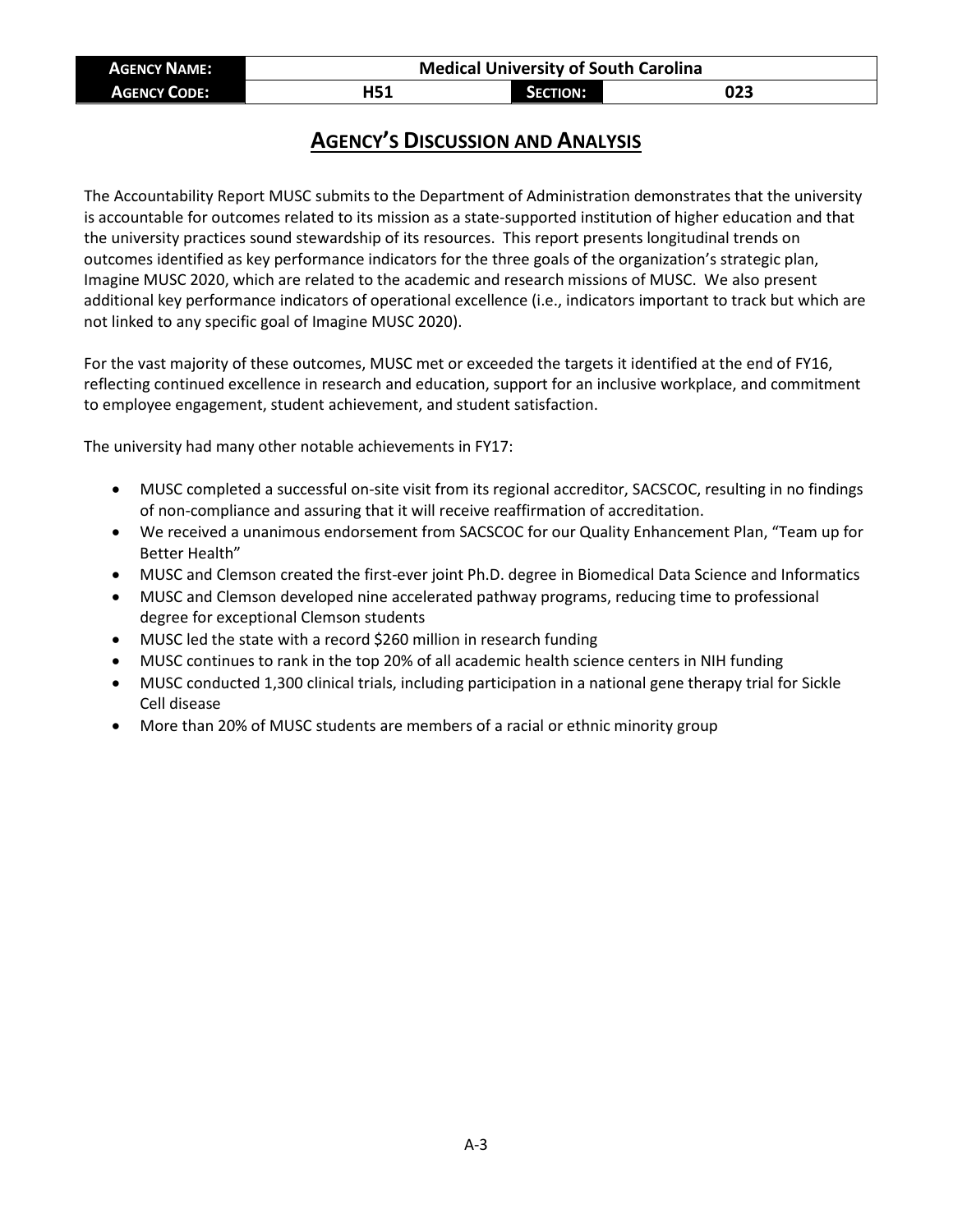| <b>AGENCY NAME:</b> | <b>Medical University of South Carolina</b> |                 |     |
|---------------------|---------------------------------------------|-----------------|-----|
| <b>AGENCY CODE:</b> | H51                                         | <b>SECTION:</b> | 023 |

### **Goal 1: Advance new knowledge and scientific discoveries**

This goal and its associated objectives guide us as we generate and translate cutting edge discoveries, integrating them with learning, health care, and health promotion across the MUSC enterprise. We utilize integrative science to work seamlessly and collaboratively to impact the health of our patients and community. We will enhance our research and set strategic priorities linked to our clinical strengths while engaging community, academic, and industry partners.



Four key performance indicators are used to evaluate progress

Summary. MUSC is performing well in advancing knowledge in the health sciences. MUSC is in the top quintile of all research universities for NIH funding, moving up from the top quartile in the last two years. MUSC exceeded all targets on KPI's in 2016-2017 with the exception of number of patents filed, an outcome that set an institutional record in 2016.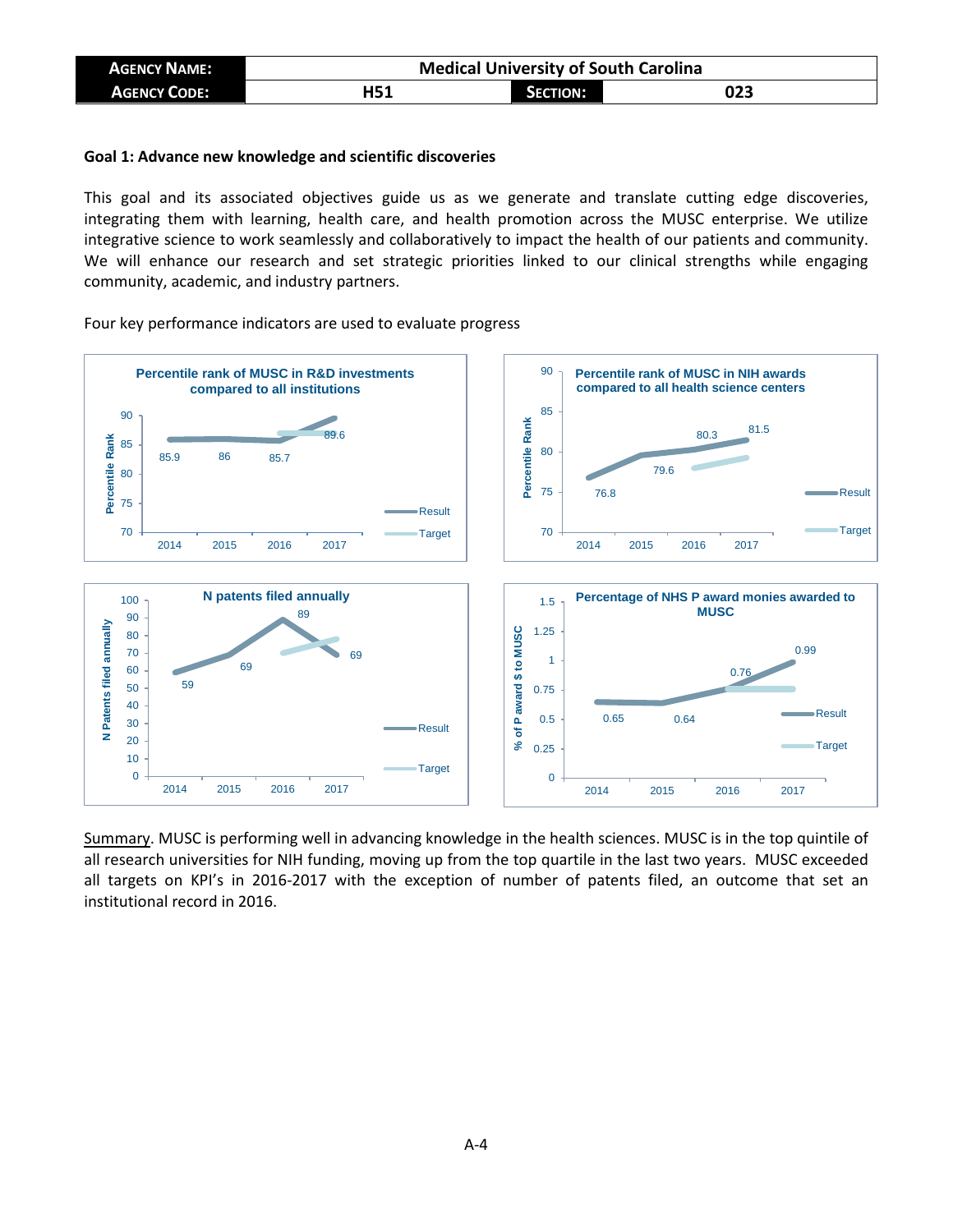| <b>AGENCY NAME:</b> | <b>Medical University of South Carolina</b> |                 |     |
|---------------------|---------------------------------------------|-----------------|-----|
| <b>AGENCY CODE:</b> | H51                                         | <b>SECTION:</b> | 023 |

### **Goal 2: Foster innovative education and learning**

This goal directs us to evolve our learning methods and translate educational principles to foster a lifelong learning environment for students, staff, and faculty. Interprofessionalism, team building, and technology serve as our foundation as we enhance the value of our educational initiatives, which extend to our patients and the communities we serve.

Four key performance indicators are used to evaluate progress



Summary. MUSC is meeting its targets in education. We are especially committed to ensuring that our Advanced Practice Provider (APP) students (Physician Assistants and Nurse Practitioners) have sufficient opportunities to receive their clinical education at MUSC clinics and at MUSC-affiliated sites. Through extensive cooperation with MUSC Health, a greater proportion of clinical training among these students is provided within MUSC clinics. MUSC students outperform the nationwide first time pass rate on eight of the ten key professional licensing exams. Each graduate must pass these exams before practicing in his/her field. Thus, these pass rates demonstrate that MUSC students are receiving above average preparation. Preparing students to become qualified practitioners is one of the responsibilities of MUSC faculty. Students report that the vast majority of our teaching faculty, 94%, are effective teachers. A successful accountability plan (where faculty are aware that their Dean is held accountable for this outcome for their college) has led to steady increases on this indicator in the last three years. Finally, MUSC continues to be a national leader in interprofessional education, which reflects the best practices in health care and health sciences. The Office of Interprofessional Initiatives provides a campus-wide plan and administrative oversight to ensure that MUSC students get the best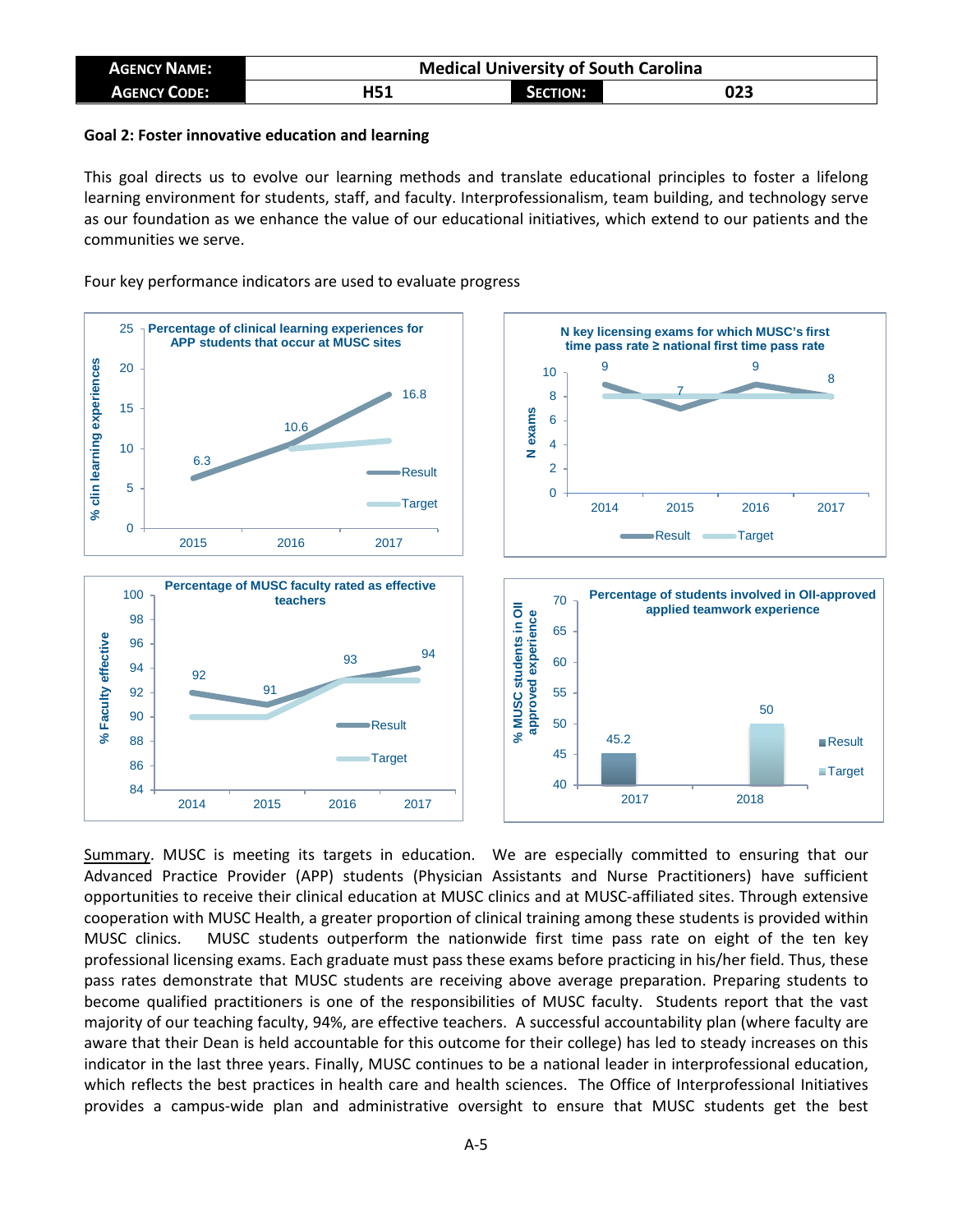| <b>AGENCY NAME:</b> | <b>Medical University of South Carolina</b> |          |     |
|---------------------|---------------------------------------------|----------|-----|
| <b>AGENCY CODE:</b> | H51                                         | SECTION: | 023 |

opportunity to learn applied teamwork skills working with professionals across health professions, thereby better preparing them for the challenges of healthcare practice. In 2017 we determined a baseline rate, wherein 45% of students participated in applied teamwork experiences with professionals outside their program; we seek to increase this rate to 50% in 2018.

## **Goal 3: Embrace diversity and inclusion**

This goal reflects our commitment to create a more diverse community in which every member is respected and valued.



Two key performance indicators are used to evaluate progress

Summary. MUSC has made important strides in improving its culture of inclusivity. In 2017, 97% of designated leaders and staff completed four hours of diversity & inclusion training. We made significant headway in the percentage of employees who are members of racial and ethnic minority groups agree that "This organization treats employees with respect." The rate of agreement (77%) among this subpopulation is essentially identical to the rate this item is endorsed favorably by all employees, regardless of race (78%). We continue to focus as an employer on strengthening our organization at all levels to reflect our core value of Respect, so that all our employees can agree that MUSC treats employees with respect.

### **Other Key Performance Indicators**

The six indicators below reflect how the organization is performing in key operational areas of employee engagement, student satisfaction, and on-time graduation rate.



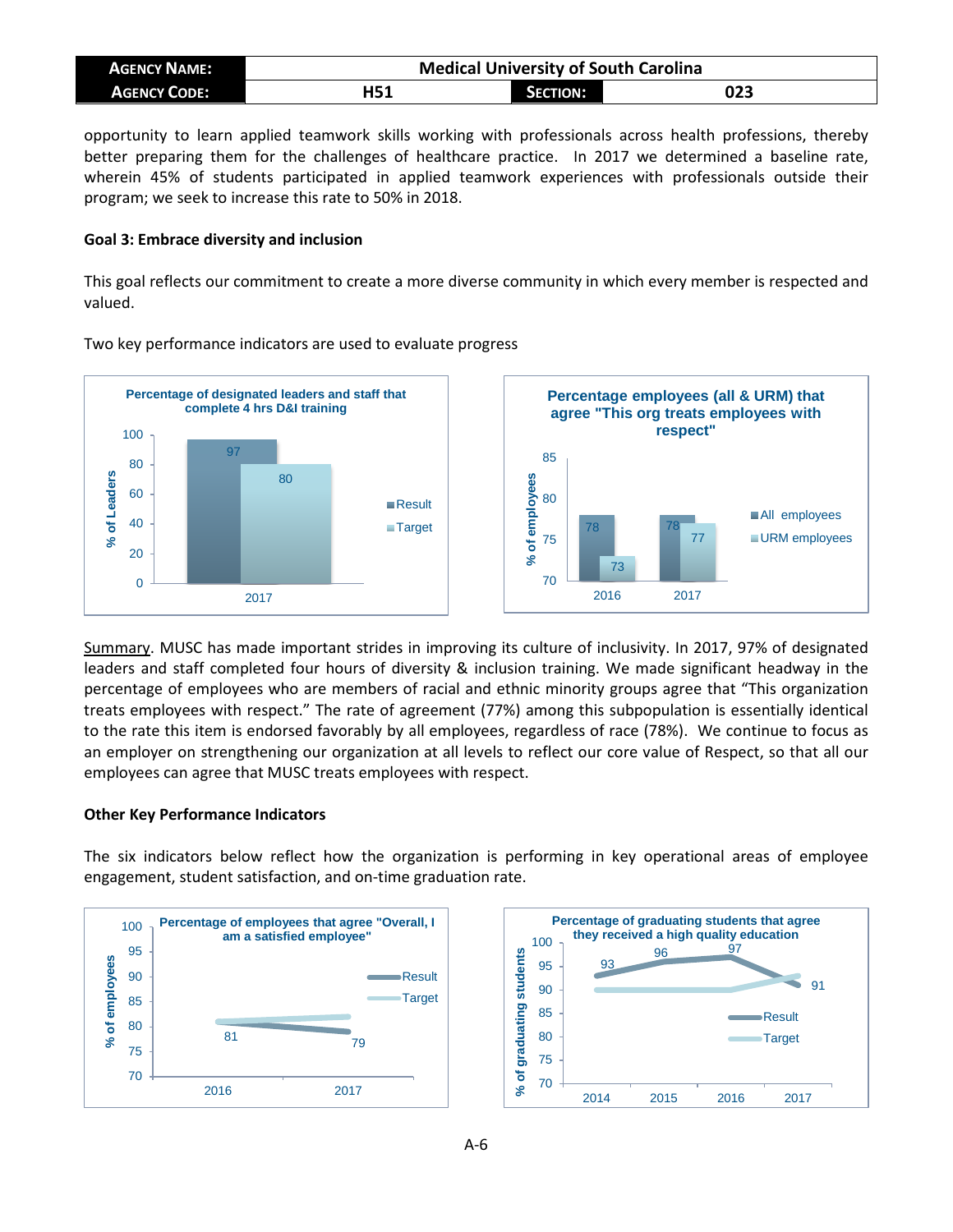



Summary. Results in FY17 on employee satisfaction failed to meet target. MUSC has several initiatives planned and currently underway to promote improved employee engagement/employee satisfaction in FY18. Important to note is that compared to national benchmarks (not shown here), MUSC performs in the top half of similar organizations on employee engagement (according to Press Ganey statistics).

Student satisfaction outcomes declined slightly in FY17, though most remained ≥ 90%. The decrease in rates of student satisfaction was due primarily to graduating students in one degree program which experienced unanticipated faculty shortages in 2016-2017. Those issues have been resolved, and we expect improved student satisfaction rates in 2017-2018.

Finally, MUSC continues to graduate a very high percentage of its matriculating students on time and well prepared to enter their chosen health-related profession.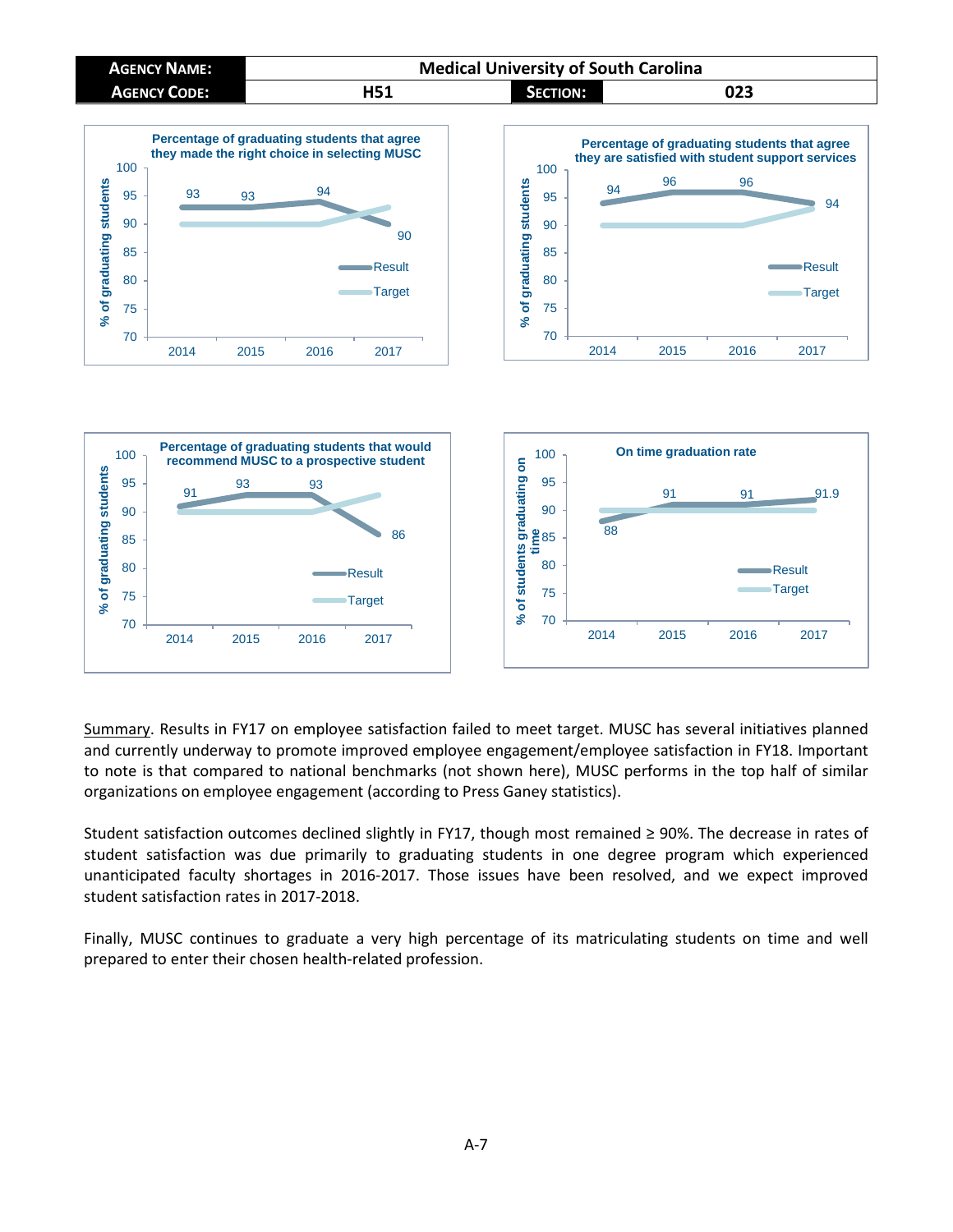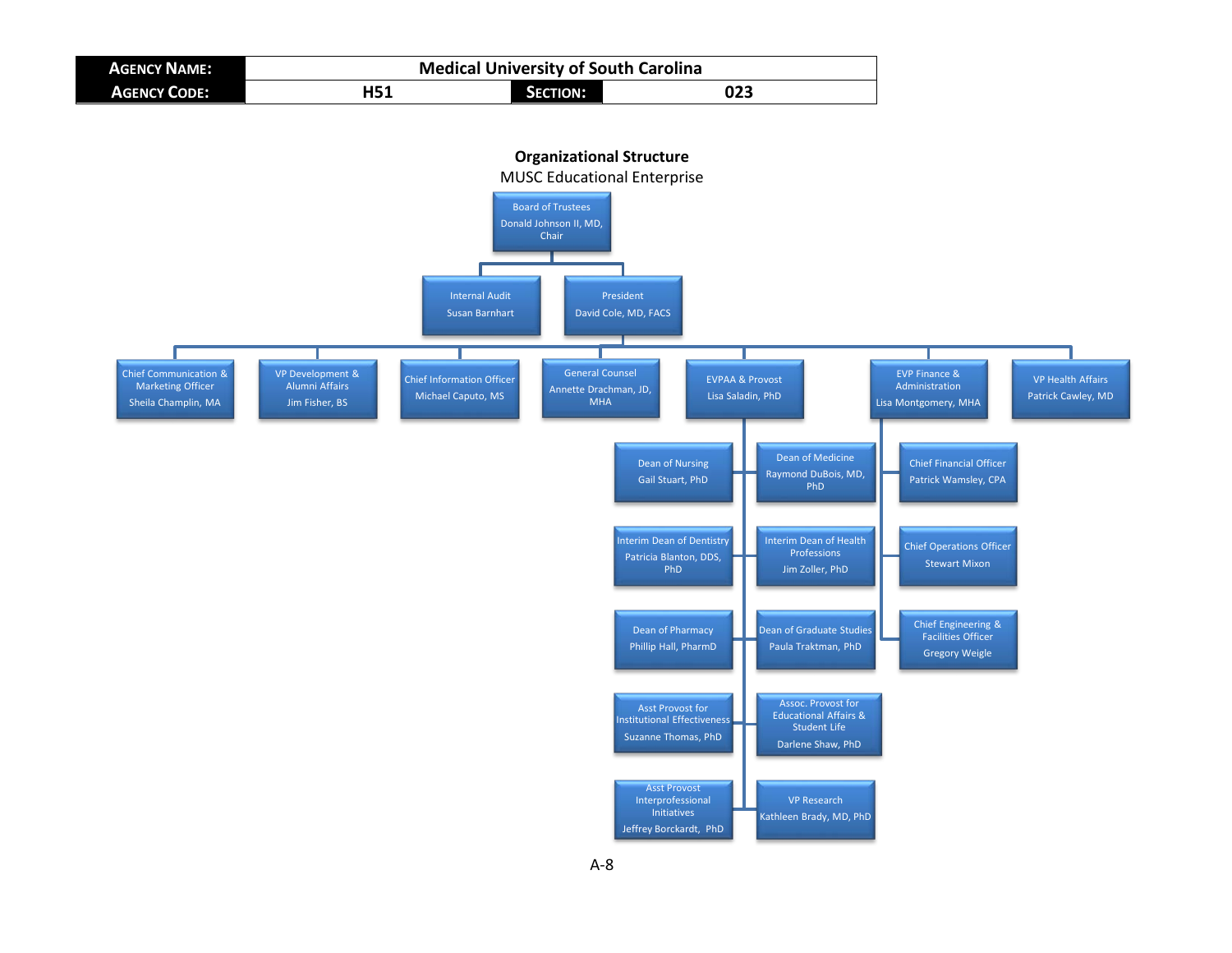| <b>AGENCY NAME:</b> | <b>Medical University of South Carolina</b> |                 |     |
|---------------------|---------------------------------------------|-----------------|-----|
| <b>AGENCY CODE:</b> | H51                                         | <b>SECTION:</b> | 023 |

## **Risk Assessment & Mitigation Strategies**

The potential most negative impact on the public that would result from the university's failure to accomplish its goals and objectives includes lack of advances in improving healthcare through scientific discovery and reduction in the quality and number of new healthcare providers and scientists to serve the citizens of South Carolina.

Given the gravity of these outcomes, in Fall 2015, an enterprise-wide committee was created to conduct a comprehensive risk assessment and mitigation plan for MUSC. The Risk Governance Committee was chaired by the Executive Vice President for Finance & Administration. The committee engaged expert external consultants to assist with their charge. Teams were developed within the Committee to examine risks associated with specific areas (e.g., business interruption; legal compliance; IT security; financial security and growth).

In May 2017, a Director of Strategic Risk Management was hired to oversee this process on an ongoing basis. To date, identified risks have been analyzed based on likelihood and impact, and assigned to risk owners. These risk owners, all of whom are in director or vice president level positions, have received formal training in completing risk mitigation documentation for their particular risk(s). This documentation has been completed by the risk owners, and a team is in the final stages of ranking the risks based primarily on the aforementioned likelihood and impact scores. The next step will consist of the Risk Governance Committee reviewing the top risks to assist in determining what additional steps can be taken to mitigate these risks.

Many of the risks identified by the Risk Governance Committee are internal risks that can be managed with existing resources; for example, the risk of inappropriately disclosing protected student information or failing to sufficiently document compliance with regional and/or professional accreditation standards. Some risks are external but can be significantly managed through rigorous internal planning, such as a security data breach and risks posed by a catastrophic weather event.

Some external risks cannot be adequately mitigated through internal processes alone and require significant support from the state. These include the risks posed by extensive state or federal regulations that prevent MUSC from responding effectively to the rapidly changing environment of education and healthcare and decreased financial support for both undergraduate health sciences and graduate medical education.

Per the state's request, MUSC offers three suggestions for the ways in which the legislature might help us reduce risks that threaten our ability to achieve our tripartite mission of education, research, and clinical care.

- (1) Increase state appropriations for public higher education. Prioritizing public higher education will reduce student indebtedness and help produce a more well-qualified, diverse pool of applicants for and admission to MUSC's degree programs as well as employment at MUSC.
- (2) Optimize MUSC's ability to respond effectively and expeditiously to opportunities that allow the organization to adapt to the rapidly changing environments in education and healthcare.
- (3) Invest in graduate medical education so that MUSC can help address the shortage of physicians in the state and the nation.

### **Restructuring Recommendations**

MUSC has no recommendations for 2017.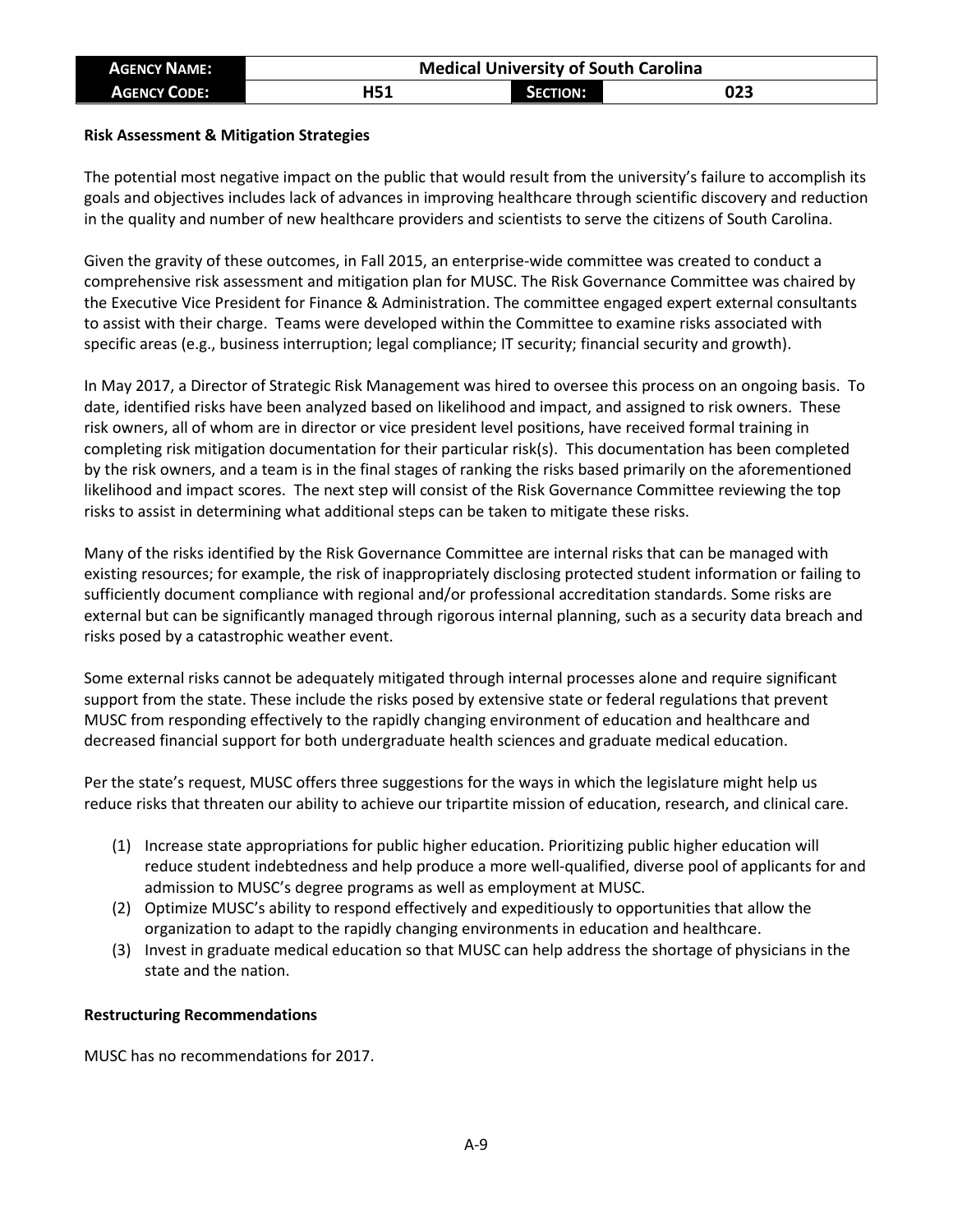1 of 13

|              | <b>Agency Name:</b>     |                                         | <b>Fiscal Year 2017-2018</b><br><b>Medical University of South Carolina</b>                                                   |                                                                                       |                                                                                                     |  |  |  |  |
|--------------|-------------------------|-----------------------------------------|-------------------------------------------------------------------------------------------------------------------------------|---------------------------------------------------------------------------------------|-----------------------------------------------------------------------------------------------------|--|--|--|--|
|              |                         |                                         |                                                                                                                               | <b>Accountability Report</b>                                                          |                                                                                                     |  |  |  |  |
|              | <b>Agency Code:</b>     | <b>H51</b>                              | <b>Section:</b>                                                                                                               | 23                                                                                    |                                                                                                     |  |  |  |  |
|              |                         |                                         |                                                                                                                               |                                                                                       | <b>Strategic Planning Template</b>                                                                  |  |  |  |  |
| <b>Type</b>  | Goal                    | Item #<br><b>Object</b><br><b>Strat</b> | <b>Associated Enterprise Objective</b>                                                                                        |                                                                                       | <b>Description</b>                                                                                  |  |  |  |  |
| G            | $\mathbf{1}$            |                                         |                                                                                                                               | Advance new knowledge and scientific discoveries                                      |                                                                                                     |  |  |  |  |
| S            |                         | 1.1                                     |                                                                                                                               | Increase funding for research                                                         |                                                                                                     |  |  |  |  |
| 0            |                         | 1.1.1                                   | Public Infrastructure and<br><b>Economic Development</b>                                                                      |                                                                                       | Percentile rank of MUSC in R&D investments compared to all institutions                             |  |  |  |  |
| 0            |                         | 1.1.2                                   | Public Infrastructure and<br><b>Economic Development</b>                                                                      |                                                                                       | Percentile rank of MUSC in NIH awards compared to all health science centers                        |  |  |  |  |
| 0            |                         | 1.1.3                                   | Public Infrastructure and<br><b>Economic Development</b>                                                                      |                                                                                       | Percentage of NHS P award monies awarded to MUSC                                                    |  |  |  |  |
| S            |                         | $1.2$                                   |                                                                                                                               | <b>Increase Discoveries</b>                                                           |                                                                                                     |  |  |  |  |
| 0            |                         | 1.2.1                                   | Public Infrastructure and<br><b>Economic Development</b>                                                                      | Number of patents filed annually                                                      |                                                                                                     |  |  |  |  |
| G            | $\overline{2}$          |                                         |                                                                                                                               | <b>Foster innovative education and learning</b>                                       |                                                                                                     |  |  |  |  |
| S            |                         | 2.1                                     |                                                                                                                               | Increase innovative learning opportunities                                            |                                                                                                     |  |  |  |  |
| 0            |                         | 2.1.1                                   | Education, Training, and Human<br>Development                                                                                 | Percentage of clinical learning experiences for APP students that occur at MUSC sites |                                                                                                     |  |  |  |  |
| O            |                         | 2.1.2                                   | Education, Training, and Human<br>Percentage students involved in an OII-approved applied teamwork experiences<br>Development |                                                                                       |                                                                                                     |  |  |  |  |
| <sub>S</sub> |                         | 2.2                                     |                                                                                                                               |                                                                                       | Maintain high and stable performance on key indices of educational quality                          |  |  |  |  |
|              |                         |                                         |                                                                                                                               |                                                                                       |                                                                                                     |  |  |  |  |
|              |                         |                                         | Education, Training, and Human                                                                                                |                                                                                       | Number of key licensing exams for which MUSC's first time pass rate $\geq$ national first time      |  |  |  |  |
| 0            |                         | 2.2.1                                   | Development                                                                                                                   |                                                                                       | pass rate                                                                                           |  |  |  |  |
| 0            |                         | 2.2.2                                   | Education, Training, and Human<br>Development                                                                                 |                                                                                       | Percentage MUSC faculty rated as effective teachers                                                 |  |  |  |  |
| G            | $\overline{\mathbf{3}}$ |                                         |                                                                                                                               | <b>Embrace Diversity and Inclusion</b>                                                |                                                                                                     |  |  |  |  |
| S            |                         | 3.1                                     |                                                                                                                               |                                                                                       | Maintain high and stable performance on key indices of diversity and inclusion                      |  |  |  |  |
| 0            |                         | 3.1.1                                   | Public Infrastructure and<br><b>Economic Development</b>                                                                      |                                                                                       | Percentage of designated leaders and staff that complete at least 4 hours of D&I training           |  |  |  |  |
| O            |                         | 3.1.2                                   | Public Infrastructure and<br>Economic Development                                                                             |                                                                                       | Percentage employees (all & URM) that agree "This organization treats employees with<br>respect"    |  |  |  |  |
| G            | 4                       |                                         |                                                                                                                               |                                                                                       | <b>Key Performance Indicators</b>                                                                   |  |  |  |  |
| S            |                         | 4.1                                     |                                                                                                                               | Maintain high levels of student satisfaction                                          |                                                                                                     |  |  |  |  |
| O            |                         | 4.1.1                                   | Education, Training, and Human<br>Development                                                                                 |                                                                                       | Percentage of graduating students that agree they received a high quality education                 |  |  |  |  |
| 0            |                         | 4.1.2                                   | Education, Training, and Human<br>Development                                                                                 |                                                                                       | Percentage of graduating students that agree they would recommend MUSC to a<br>prospective student  |  |  |  |  |
| O            |                         | 4.1.3                                   | Education, Training, and Human<br>Development                                                                                 |                                                                                       | Percentage of graduating students that agree they made the right choice in selecting<br><b>MUSC</b> |  |  |  |  |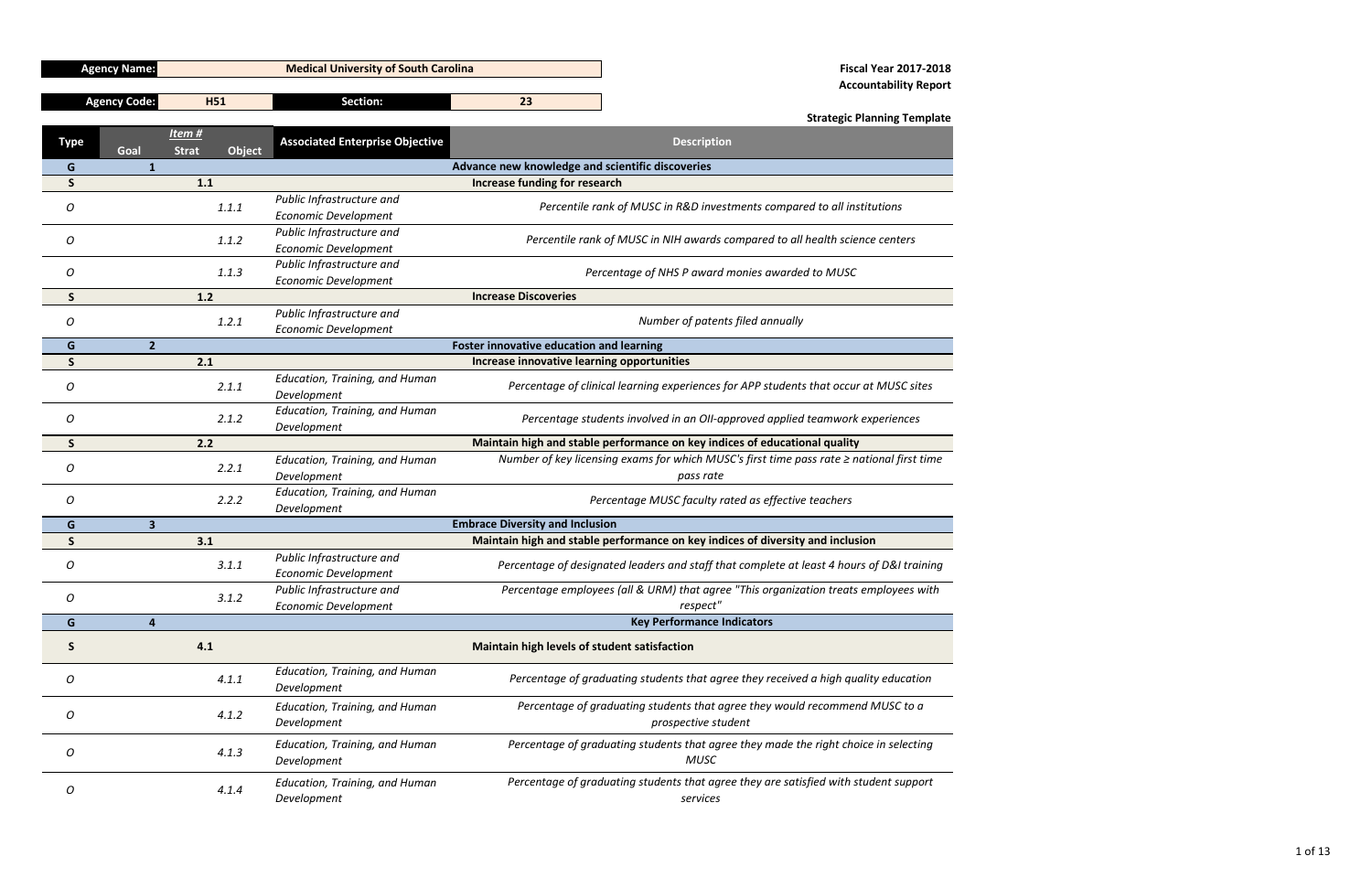|             | <b>Agency Name:</b> |                          |            | <b>Medical University of South Carolina</b>   | <b>Fiscal Year 2017-2018</b>                                            |                                    |  |  |  |  |
|-------------|---------------------|--------------------------|------------|-----------------------------------------------|-------------------------------------------------------------------------|------------------------------------|--|--|--|--|
|             |                     |                          |            |                                               |                                                                         | <b>Accountability Report</b>       |  |  |  |  |
|             | <b>Agency Code:</b> |                          | <b>H51</b> | Section:                                      | 23                                                                      |                                    |  |  |  |  |
|             |                     |                          |            |                                               |                                                                         | <b>Strategic Planning Template</b> |  |  |  |  |
| <b>Type</b> | Goal                | Item $#$<br><b>Strat</b> | Object     | <b>Associated Enterprise Objective</b>        | <b>Description</b>                                                      |                                    |  |  |  |  |
| S           |                     | 4.2                      |            |                                               | Maintain high levels of employee satisfaction                           |                                    |  |  |  |  |
| O           |                     |                          | 4.2.1      | Education, Training, and Human<br>Development | Percentage of employees that agree "Overall, I am a satisfied employee" |                                    |  |  |  |  |
|             |                     | 4.3                      |            |                                               | Demonstrate that students graduate on time.                             |                                    |  |  |  |  |
| O           |                     |                          | 4.3.1      | Education, Training, and Human<br>Development | On-time graduation rate                                                 |                                    |  |  |  |  |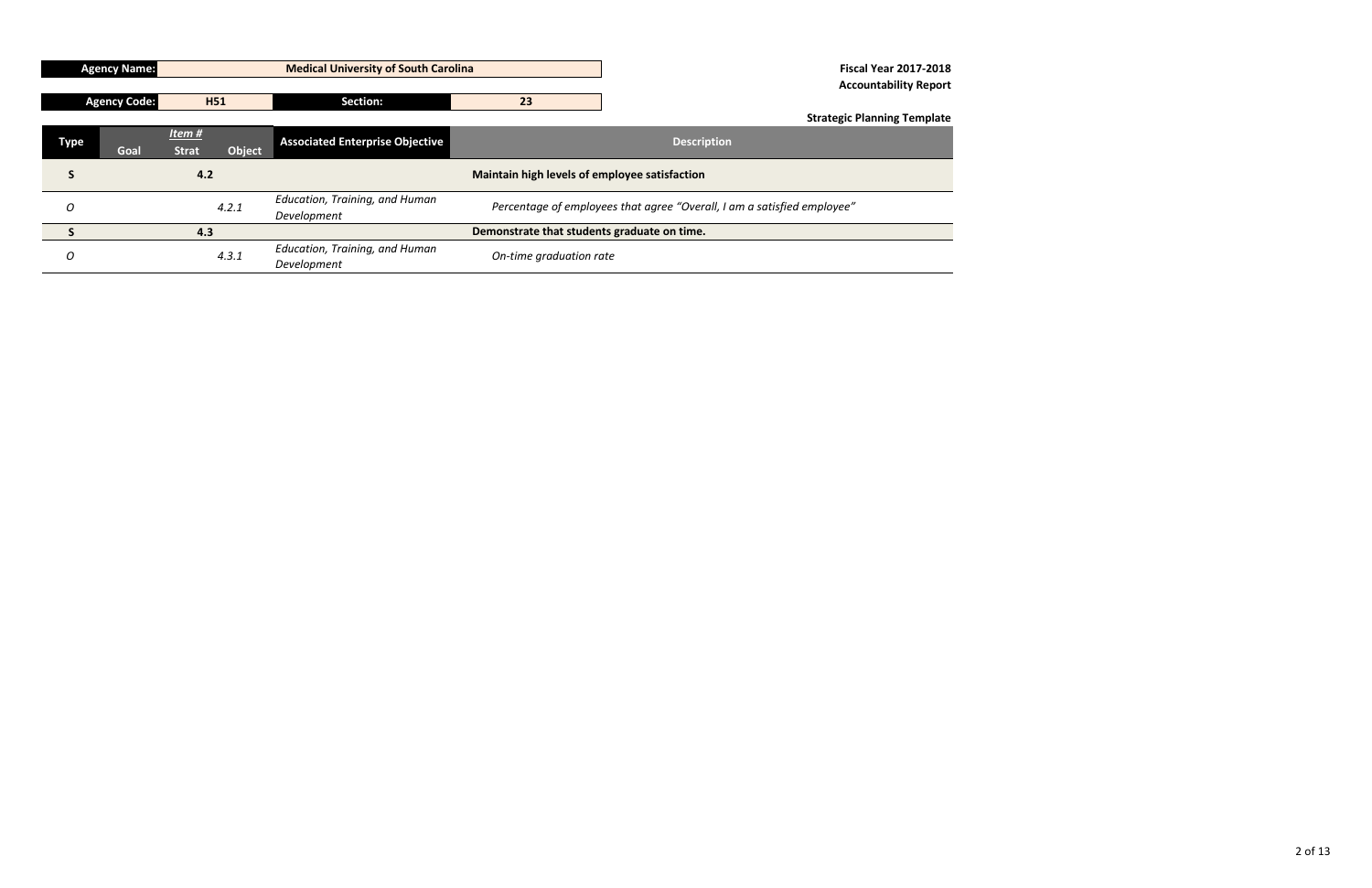| <b>Agency Name:</b> |  |
|---------------------|--|
|---------------------|--|

| 'Agency Code | .   | Section: | $\sim$      |
|--------------|-----|----------|-------------|
|              | . . |          | <b>U</b> ZJ |

|                |                                                                                                                                    |                   | <b>Current Target</b> |                      | <b>Future Target</b> |                                    |                                                                          |                                                                                                                                                  |                                | . Chommance measurement remplate                                                                                   |
|----------------|------------------------------------------------------------------------------------------------------------------------------------|-------------------|-----------------------|----------------------|----------------------|------------------------------------|--------------------------------------------------------------------------|--------------------------------------------------------------------------------------------------------------------------------------------------|--------------------------------|--------------------------------------------------------------------------------------------------------------------|
| Item           | <b>Performance Measure</b>                                                                                                         | <b>Last Value</b> | Value                 | <b>Current Value</b> | Value                | Time Applicable                    | <b>Data Source and Availability</b>                                      | <b>Calculation Method</b>                                                                                                                        | <b>Associated Objective(s)</b> | <b>Meaningful Use of Measure</b>                                                                                   |
| 1              | Percentile rank of MUSC in R&D investments<br>compared to all institutions                                                         | 85.7%             | 87.0%                 | 89.6%                | 90.0%                | Prior fiscal year<br>minus 1       | <b>NSF Survey Higher Education</b><br>Research and Development<br>Survey | Percentile calculation                                                                                                                           | 1.1.1                          | Benchmarks MUSC's investments in research and<br>development.                                                      |
| $\overline{2}$ | Percentile rank of MUSC in NIH awards<br>compared to all health science centers                                                    | 80.3%             | 79.0%                 | 81.5%                | 82.5%                | NIH prior fiscal year NIH Reporter |                                                                          | Health Science instiutions defined as<br>having one or more schools in these<br>areas: medicine, dental med, nursing,<br>pharmacy, allied health | 1.1.2                          | Benchmarks MUSC's NIH research funding against<br>other AHC's.                                                     |
| $\overline{3}$ | Percentage of NHS P award monies awarded<br>to MUSC                                                                                | 76.0%             | 76.0%                 | 99.0%                | N/A                  | Prior fiscal year                  | <b>ExPORTER database</b>                                                 | Percentile calculation                                                                                                                           | 1.1.3                          | Examines MUSC's footprint in a funding source that<br>focuses on interdisciplinary research.                       |
| $\overline{a}$ | Number of patents filed annually                                                                                                   | 89                | 78                    | 69                   | N/A                  | prior fiscal year                  | Office of Institutional<br>Effectiveness                                 | sum of US and foreign patents<br>awarded                                                                                                         | 1.2.1                          | Demonstrates the extent to which MUSC research<br>can be translated into clinical and market solutions             |
| -5             | Percentage of clinical learning<br>experiences for advance practice<br>providers (PA and DNP) students that<br>occur at MUSC sites | 10.6%             | 11.0%                 | 16.8%                | 18.0%                | prior academic year                | Office of Institutional<br>Effectiveness                                 | N of clinical experiences for APP<br>students at MUSC / n of all clinical<br>experiences for APP students                                        | 2.1.1                          | Quantifies our commitment to provide clinical<br>experiences to APP students.                                      |
| 6              | Percentage students involved in an OII-<br>approved applied teamwork experiences                                                   | N/A               | 50.0%                 | 45.2%                | 50.0%                | prior academic year                | Office of Institutional<br>Effectiveness                                 | N student involved / n all students                                                                                                              | 2.1.2                          | Quantifies our commitment to graduate students<br>with practical teamwork skills.                                  |
| $\overline{7}$ | Number of key licensing exams for which<br>MUSC's first time pass rate ≥ national first<br>time pass rate                          | q                 | -8                    | 8                    | 8                    | 1/1 to 12/31                       | Licensing exam administrators                                            | N first time passing/N First time<br>takers                                                                                                      | 2.2.1                          | Benchmarks MUSC's ability to graduate health<br>practice-ready professionals.                                      |
| 8              | Percentage of MUSC faculty rated as<br>effective teachers                                                                          | 93%               | 93%                   | 94%                  | 90%                  | 8/ to 5/15 (acad yr)               | Office of Institutional<br>Effectiveness                                 | N scoring M=4.0 on E*Value/Total N<br>faculty evaluated                                                                                          | 2.2.2                          | Provides an index of student confidence in the<br>effectiveness of MUSC faculty as teachers.                       |
| 9              | Percentage of designated leaders and staff<br>that complete at least 4 hours of D&I<br>training                                    | N/A               | 80%                   | 97%                  | N/A                  | 7/1 to 6/30                        | Office of Institutional<br>Effectiveness (Enterprise Score)              | N of designated leaders who log at<br>least 4 hours in the MUSC MYQUEST<br>system / N of all designated leaders                                  | 3.1.1                          | Demonstrates MUSC's commitment to Diversity and<br>Inclusion through training and educating leaders.               |
| 10             | Percentage employees that agree "This<br>organization treats employees with respect"                                               | 73%               | 78%                   | 78%                  | 80%                  | $3/1 - 2/15$                       | <b>MUSC Employee Engagement</b><br>Survey (Enterprise Score)             | N Agree/N responders                                                                                                                             | 3.1.2                          | Quantifies the extent to which employees from all<br>backgrounds agree that MUSC treats employees with<br>respect. |
| 11             | Percentage of employees that agree<br>"Overall, I am a satisfied employee"                                                         | 81%               | 82%                   | 79%                  | 80%                  | $3/1 - 2/15$                       | <b>MUSC Employee Engagement</b><br>Survey (Enterprise Score)             | N Agree/N responders                                                                                                                             | 4.1.1                          | Provides an index of employee engagement                                                                           |
| 12             | Percentage of graduating students that<br>agree they received a high quality<br>education                                          | 97%               | 90%                   | 91%                  | 90%                  | prior academic year                | <b>MUSC Student Satisfaction</b><br>Survey                               | N Agree/N responders                                                                                                                             | 4.1.2                          | Provides an index of student satisfaction                                                                          |
| 13             | Percentage of graduating students that<br>agree they would recommend MUSC to a<br>prospective student                              | 93%               | 90%                   | 86%                  | 90%                  | prior academic year                | <b>MUSC Student Satisfaction</b><br>Survey                               | N Agree/N responders                                                                                                                             | 4.1.3                          | Provides an index of student satisfaction                                                                          |
| 14             | Percentage of graduating students that<br>agree they made the right choice in<br>selecting MUSC                                    | 94%               | 90%                   | 90%                  | 90%                  | prior academic year                | <b>MUSC Student Satisfaction</b><br>Survey                               | N Agree/N responders                                                                                                                             | 4.1.4                          | Provides an index of student satisfaction                                                                          |
| 15             | Percentage of graduating students that<br>agree they are satisfied with student<br>support services                                | 96%               | 90%                   | 94%                  | 90%                  | prior academic year                | <b>MUSC Student Satisfaction</b><br>Survey                               | N Agree/N responders                                                                                                                             | 4.2.3                          | Provides an index of student satisfaction                                                                          |
| 16             | On-time graduation rate                                                                                                            | 91%               | 90%                   | 92%                  | 90%                  | prior academic year                | MUSC Office of Enrollment<br>Management                                  | N of students who graduate within<br>150% of published program length<br>(calculation method used by the U.S.<br>Department of Education)        | 4.3.1                          | Demonstrates that students complete their degrees<br>in a timely manner.                                           |

**Medical University of South Carolina Fiscal Year 2016-2017**

# **Accountability Report**

#### **Performance Measurement Template**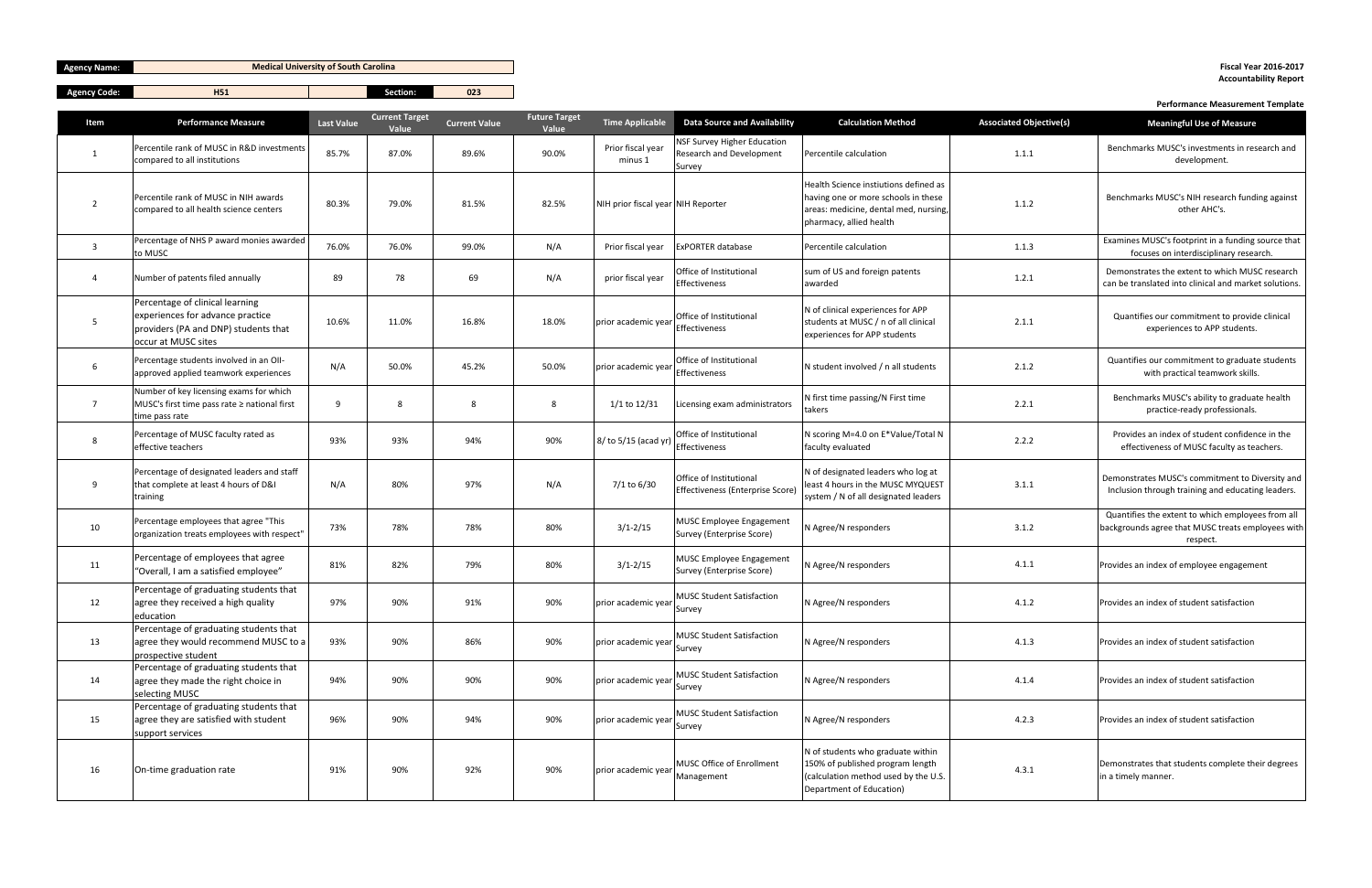|--|

**Agency Code: H51 Section: 023** 

| Program/Title          | <b>Purpose</b>                                                                                                                                                   | FY 2016-17 Expenditures (Actual) |              |                |                             | FY 2017-18 Expenditures (Projected) |                |                  |              | <b>Associated Objective(s)</b>                                    |
|------------------------|------------------------------------------------------------------------------------------------------------------------------------------------------------------|----------------------------------|--------------|----------------|-----------------------------|-------------------------------------|----------------|------------------|--------------|-------------------------------------------------------------------|
|                        |                                                                                                                                                                  | General                          | <b>Other</b> | Federal        | <b>TOTAL</b>                | General                             | <b>Other</b>   | <b>Federal</b>   | <b>TOTAL</b> |                                                                   |
| . Instruction Colleges | Provide health and science education and<br>training which prepares students to<br>competently serve the state's health<br>professions and science needs         | $20,173,665$ \$                  | 67,533,566   | 40,274,334     | $127,981,565$ $\frac{1}{2}$ | 22,503,392                          | 70,279,709     | $39,729,529$ \$  |              | 132,512,630 2.1.1, 2.1.2, 2.2.1, 2.2.2,                           |
| II. Research           | Advance the knowledge of health sciences<br>for the citizens of South Carolina and the<br>nation, in addition to keeping our<br>instructional focus contemporary | $3,878,478$ \$                   | 53,876,901   | 126,007,070 \$ | $183,762,449$   \$          | 4,326,378                           | 56,067,717     | $124,302,528$ \$ | 184,696,623  | $\vert 1.1.1, 1.1.2, 1.1.3, 1.2.1,$<br>4.1.1, 4.1.2, 4.1.3, 4.1.4 |
| III. Administration    | Improve the value of the university by<br>providing productive and effective<br>infrastructure overseeing general university<br>functions                        | $19,668,205$ \$                  | 142,418,444  | 1,004,935      | 163,091,584                 | 21,961,869                          | 148,209,659 \$ | 991,341          |              | 171, 162, 869 4.2.1, 3.1.1, 3.1.2,                                |

## **Medical University of South Carolina Fiscal Year 2016-2017 Accountability Report**

## **Program Template**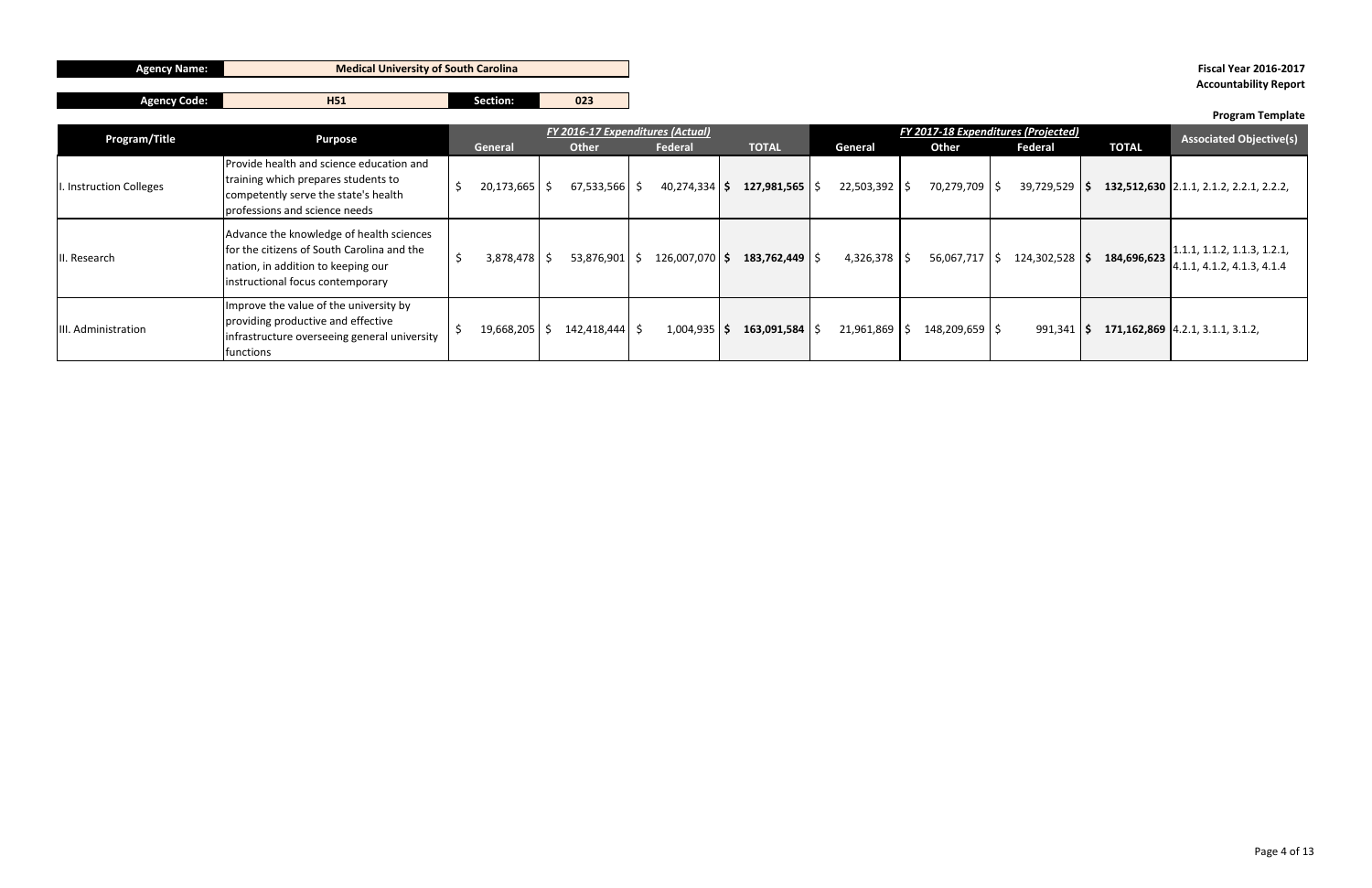**Agency Code: H51 Section: 023**

| <b>Agency Name:</b> | <b>Medical University of South Carolina</b> |
|---------------------|---------------------------------------------|
|                     |                                             |

# **Accountability Report**

## **Legal Standards Template**

| Item#          | <b>Law Number</b>                                                                      | <b>Jurisdiction</b> | <b>Type of Law</b> | <b>Statutory Requirement and/or Authority Granted</b>                                                                                                                                                                                                                                                                                                                                                                                                | Does this law specify who<br>(customer) the agency must or<br>may serve? (Y/N) | Does the law specify a<br>deliverable (product or<br>service) the agency must or<br>may provide? (Y/N) |
|----------------|----------------------------------------------------------------------------------------|---------------------|--------------------|------------------------------------------------------------------------------------------------------------------------------------------------------------------------------------------------------------------------------------------------------------------------------------------------------------------------------------------------------------------------------------------------------------------------------------------------------|--------------------------------------------------------------------------------|--------------------------------------------------------------------------------------------------------|
| -1             | Title IX, 20 U.S.C. §§ 1681-1688                                                       | Federal             | Statute            | Title IX provides that "[n]o person in the United States shall, on the basis of sex, be excluded<br>from participation in, be denied the benefits of, or be subjected to discrimination under any<br>education program or activity receiving Federal financial assistance."                                                                                                                                                                          | Yes                                                                            | No                                                                                                     |
| $\overline{2}$ | Clery Act, 20 U.S.C. § 1092(f)                                                         | Federal             | Statute            | The Clery Act requires all colleges and universities that participate in federal financial aid<br>programs to keep and disclose information about crime on and near their respective<br>campuses.                                                                                                                                                                                                                                                    | No                                                                             | Yes                                                                                                    |
| $\mathbf{3}$   | Family Educational Rights and Privacy Act<br>(FERPA) 20 U.S.C. § 1232g; 34 CFR Part 99 | Federal             | Statute            | Generally, schools must have written permission from the parent or eligible student in order to<br>release any information from a student's education record.                                                                                                                                                                                                                                                                                        | Yes                                                                            | No                                                                                                     |
| 4              | Family and Medical Leave Act                                                           | Federal             | Statute            | Provides up to 480 hours of job protection for qualified individuals with qualified medical<br>conditions for themselves or specified family members                                                                                                                                                                                                                                                                                                 | Yes                                                                            | Yes                                                                                                    |
| 5              | 20 USC 1094, Section 487(a)(17)                                                        | Federal             | Statute            | Mandates the completion of IPEDS surveys in a timely and accurate manner for institutions<br>participating in Federal financial assisstance programs                                                                                                                                                                                                                                                                                                 | No                                                                             | Yes                                                                                                    |
| 6              | Fair Labor Standards Act                                                               | Federal             | Statute            | Guides the wage and hour laws for employees; includes child labor laws                                                                                                                                                                                                                                                                                                                                                                               | No                                                                             | No                                                                                                     |
| -7             | Americans with Disabilities Act<br>(and amendments such as ADAA)                       | Federal             | Statute            | The Americans with Disabilities Act (ADA) became law in 1990. The ADA is a civil rights law that<br>prohibits discrimination against individuals with disabilities in all areas of public life, including<br>jobs, schools, transportation, and all public and private places that are open to the general<br>public.                                                                                                                                | Yes                                                                            | No                                                                                                     |
| 8              | Age Discrimination in Employment Act                                                   | Federal             | Statute            | The Age Discrimination in Employment Act of 1967, Pub. L. No. 90-202, codified at 29 U.S.C. §<br>621 through 29 U.S.C. § 634 (ADEA), forbids employment discrimination against anyone at<br>least 40 years of age                                                                                                                                                                                                                                    | Yes                                                                            | No                                                                                                     |
| 9              | Title VII of the Civil Rights Act                                                      | Federal             | Statute            | Title VII of the Civil Rights Act of 1964 is a federal law that prohibits employers from<br>discriminating against employees on the basis of sex, race, color, national origin, and religion.<br>It generally applies to employers with 15 or more employees, including federal, state, and local<br>governments.                                                                                                                                    | Yes                                                                            | No                                                                                                     |
| 10             | Equal Pay Act                                                                          | Federal             | Statute            | Prohibits sex-based wage discrimination between men and women in the same establishment<br>who perform jobs that require substantially equal skill, effort and responsibility under similar<br>working conditions. Cross references to the EPA as enacted appear in italics following the<br>section heading. Additional provisions of the Equal Pay Act of 1963, as amended, are included<br>as they appear in volume 29 of the United States Code. | Yes                                                                            | No                                                                                                     |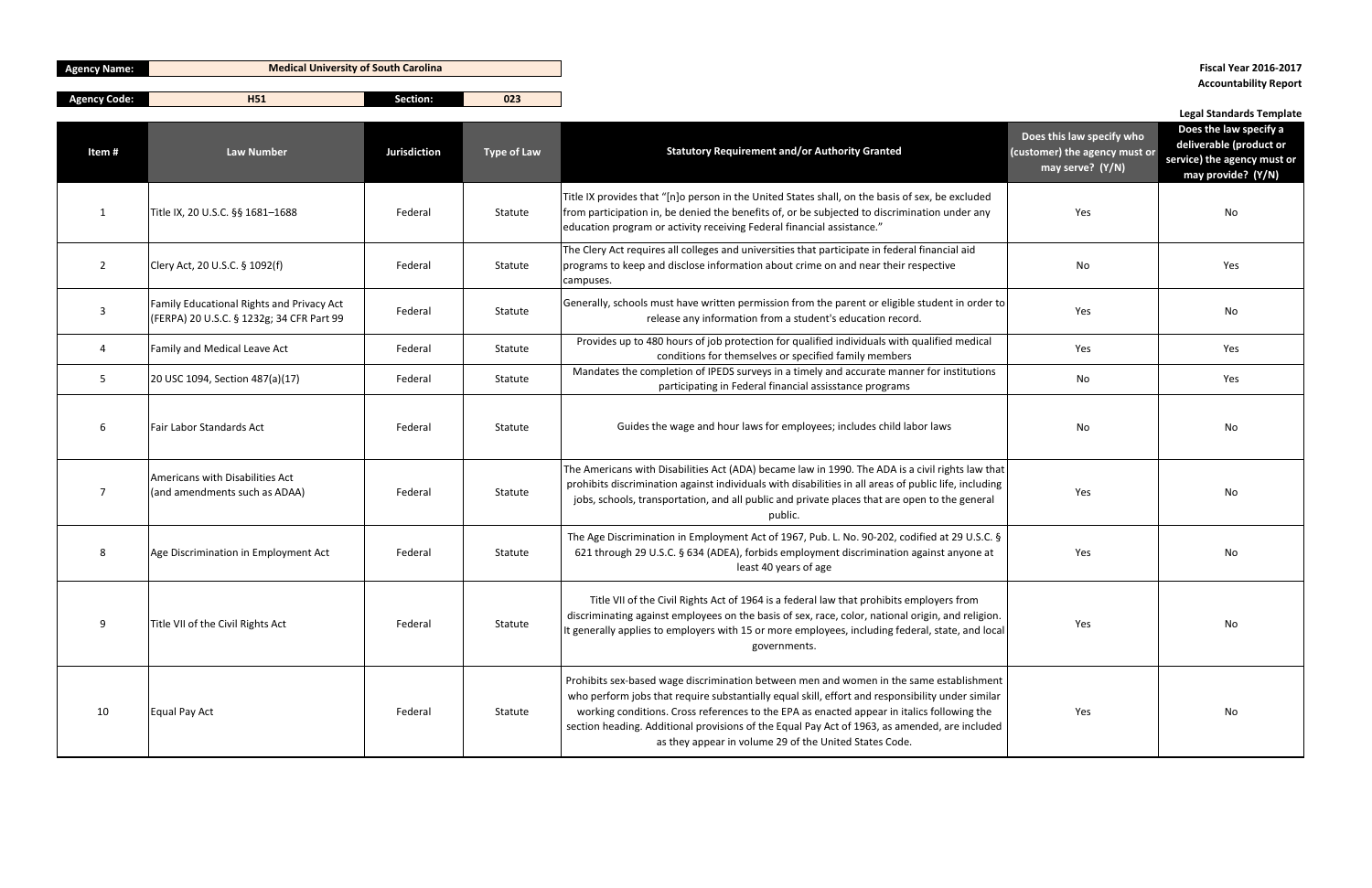| 11 | Immigration Reform and Control Act                                    | Federal | Statute    | The Immigration Reform and Control Act of 1986 (IRCA) was a bill that made it illegal for<br>employers to hire, recruit, or refer immigrants without proper identification, or to "continue to<br>employ an alien knowing that such person is unauthorized to work."                                                                                                                                                                                           | Yes | Yes |
|----|-----------------------------------------------------------------------|---------|------------|----------------------------------------------------------------------------------------------------------------------------------------------------------------------------------------------------------------------------------------------------------------------------------------------------------------------------------------------------------------------------------------------------------------------------------------------------------------|-----|-----|
| 12 | Occupational Safety and Health Act                                    | Federal | Statute    | The Act assigns OSHA two regulatory functions: setting standards and conducting inspections<br>to ensure that employers are providing safe and healthful workplaces. OSHA standards may<br>require that employers adopt certain practices, means, methods, or processes reasonably<br>necessary and appropriate to protect workers on the job. Employers must become familiar<br>with the standards applicable to their establishments and eliminate hazards.  | No  | No  |
| 13 | <b>Workers Compensation</b>                                           | Federal | Statute    | Workers' compensation is a form of insurance providing wage replacement and medical<br>benefits to employees injured in the course of employment in exchange for mandatory<br>relinquishment of the employee's right to sue his or her employer for the tort of negligence.                                                                                                                                                                                    | No  | Yes |
| 14 | <b>COBRA (Comprehensive Omnibus</b><br><b>Reconciliation Act)</b>     | Federal | Statute    | The Consolidated Omnibus Budget Reconciliation Act (COBRA) gives workers and their families<br>who lose their health benefits the right to choose to continue group health benefits provided<br>by their group health plan for limited periods of time under certain circumstances such as<br>voluntary or involuntary job loss, reduction in the hours worked, transition between jobs,                                                                       | No  | Yes |
| 15 | Uniformed Services Employment and<br>Reemployment Rights Act (USERRA) | Federal | Statute    | Prohibits employers from denying any benefit of employment on the basis of an individual's<br>membership, application for membership, performance of service, application for service, or<br>obligation for service                                                                                                                                                                                                                                            | Yes | No  |
| 16 | Vietnam Era Veterans' Readjustment<br>Assistance Act (VEVRA)          | Federal | Statute    | VEVRAA prohibits federal contractors and subcontractors from discriminating in employment<br>against protected veterans, and requires these employers to take affirmative action to recruit,<br>hire, promote, and retain these veterans. The new rule strengthens the affirmative action<br>provisions of the regulations to aid contractors in their efforts to recruit and hire protected<br>veterans and improve job opportunities for protected veterans. | Yes | No  |
| 17 | Executive Order 11246                                                 | Federal | Regulation | Requires federal contractors to provide equal employment opportunities                                                                                                                                                                                                                                                                                                                                                                                         | Yes | No  |
| 18 | Freedom of Information Act                                            | Federal | Statute    | The Freedom of Information Act (FOIA), 5 U.S.C. § 552, is a federal freedom of information law<br>that allows for the full or partial disclosure of previously unreleased information and<br>documents controlled by the United States government.                                                                                                                                                                                                             | No  | Yes |
| 19 | <b>Pregnancy Discrimination Act</b>                                   | Federal | Statute    | The Pregnancy Discrimination Act of 1978 is a United States federal statute. It amended Title<br>VII of the Civil Rights Act of 1964 to "prohibit sex discrimination on the basis of pregnancy."<br>The Act covers discrimination "on the basis of pregnancy, childbirth, or related medical<br>conditions."                                                                                                                                                   | Yes | No  |
| 20 | E-Verify                                                              | Federal | Statute    | E-Verify is an Internet-based system that allows businesses to determine the eligibility of their<br>employees to work in the United States.                                                                                                                                                                                                                                                                                                                   | No  | Yes |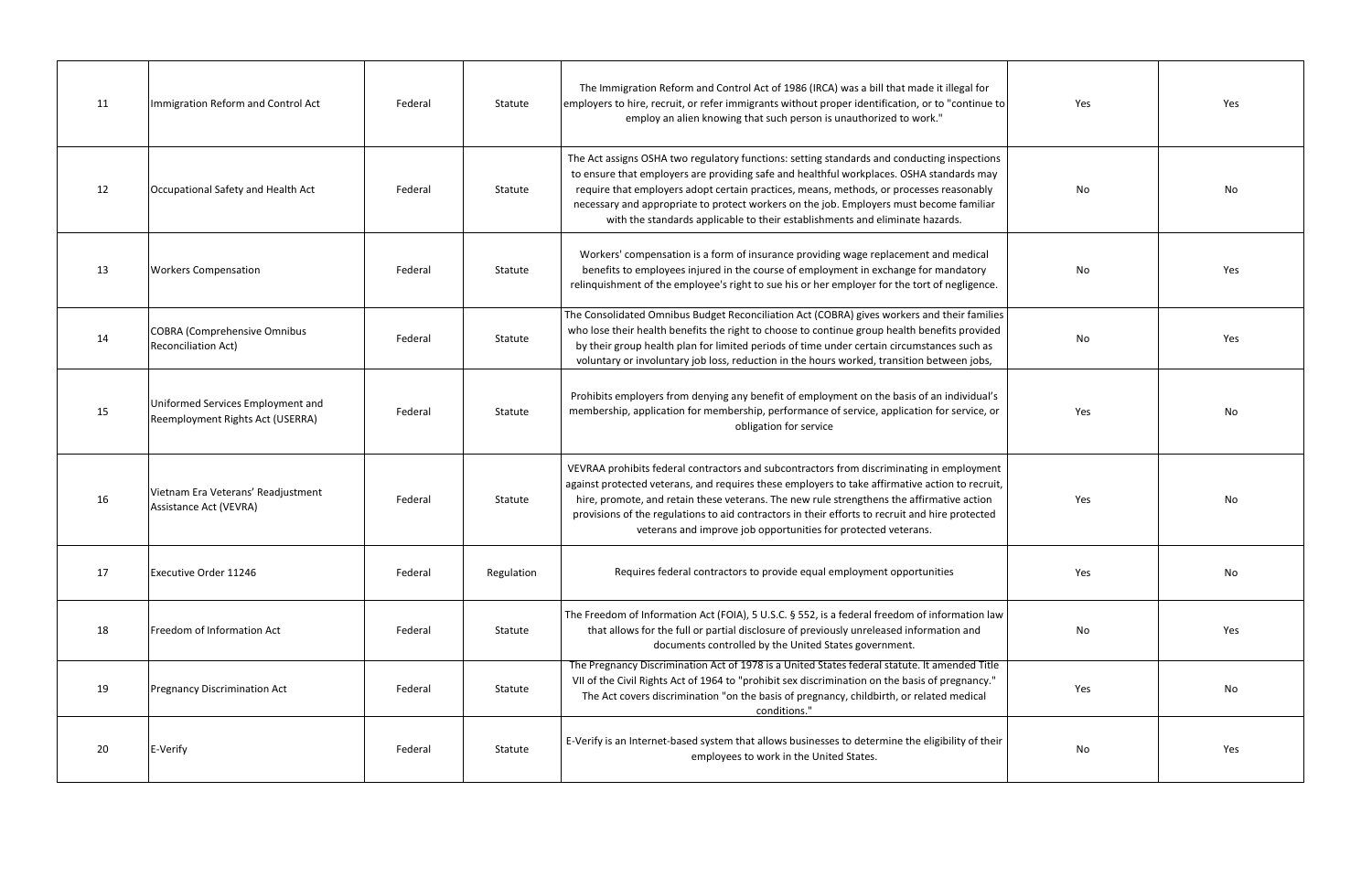| 21 | Equal Employment Opportunity Act                                                            | Federal | Statute | The Equal Employment Opportunity Act of 1972 is the act which gives the Equal Employment<br>Opportunity Commission (EEOC) authority to sue in federal courts when it finds reasonable<br>cause to believe that there has been employment discrimination based on race, color, religion,<br>sex, or national origin. | Yes | No  |
|----|---------------------------------------------------------------------------------------------|---------|---------|---------------------------------------------------------------------------------------------------------------------------------------------------------------------------------------------------------------------------------------------------------------------------------------------------------------------|-----|-----|
| 22 | Drug Free Workplace Act of 1988                                                             | Federal | Statute | The Drug-Free Workplace Act of 1988 requires some federal contractors and all federal<br>grantees to agree that they will provide drug-free workplaces as a condition of receiving a<br>contract or grant from a federal agency.                                                                                    | No  | Yes |
| 23 | Health Insurance Portability and<br>Accountability Act (HIPAA)                              | Federal | Statute | Imposes portability, privacy, security and certain other requirements on group health plans.                                                                                                                                                                                                                        | No  | No  |
| 24 | <b>IRC Section 415</b>                                                                      | Federal | Statute | Pension plan and contribution limits                                                                                                                                                                                                                                                                                | No  | No  |
| 25 | Patient Protection and Affordable Care Act                                                  | Federal | Statute | Offering insurance to temporary employees                                                                                                                                                                                                                                                                           | No  | Yes |
| 26 | <b>IRC Section 125</b>                                                                      | Federal | Statute | Withholding of pre-tax money for flexible spending accounts                                                                                                                                                                                                                                                         | No  | Yes |
| 27 | <b>Employee Retirement Income Security</b><br>(ERISA)                                       | Federal | Statute | The Employee Retirement Income Security Act or ERISA is a Federal law that sets standards of<br>protection for individuals in most voluntarily established, private-sector retirement plans.                                                                                                                        | No  | No  |
| 28 | Genetic Information Nondiscrimination Act<br>(GINA)                                         | Federal | Statute | The Genetic Information Nondiscrimination Act of 2008 (GINA) is a federal law that protects<br>individuals from genetic discrimination in health insurance and employment. Genetic<br>discrimination is the misuse of genetic information.                                                                          | Yes | No  |
| 29 | <b>OFCCP Office of Federal Contract Compliance</b><br>Programs                              | Federal | Statute | DOL legislation developing and implementing the rules and regulations of the Federal Office of<br>Contract Compliance. Applies to employers with 50+ employees who hold federal contracts.                                                                                                                          | No  | No  |
| 30 | CFR Title 9, Chapter 1, Subchapter A, Parts1-3                                              | Federal | Statute | Governs the care and use of animals in biomedical research (exceptions are mice, rats and<br>birds)                                                                                                                                                                                                                 | No  | No  |
| 31 | Animal Welfare Act 7 U.S.C. § 2131 et seq.                                                  | Federal | Statute | The Animal Welfare Act of 1966 regulates the transport, sale and handling of dogs, cats, guinea<br>pigs, nonhuman primates, hamsters and rabbits intended to use for research or other                                                                                                                              | No  | No  |
| 32 | Title 38, 30-36 U.S.C. §§ 3001-3699                                                         | Federal | Statute | <b>VA Education Benefits</b>                                                                                                                                                                                                                                                                                        | No  | No  |
| 33 | Title IV, 20 U.S.C. §§ 1070-1099                                                            | Federal | Statute | <b>Federal Higher Education Loans</b>                                                                                                                                                                                                                                                                               | Yes | Yes |
| 34 | Title VII, 42 U.S.C. § 292, 297a                                                            | Federal | Statute | <b>Federal Health Professions Loans</b>                                                                                                                                                                                                                                                                             | No  | Yes |
| 35 | SC Code of Laws, Title 59-101                                                               | State   | Statute | SC Title 59, chapter 101 contains statutes pertaining to SC institutions of higher learning<br>generally. (See item #4 below for specifics)                                                                                                                                                                         | No  | No  |
| 36 | SC Code of Laws, Title 59-101-190, 195, 197                                                 | State   | Statute | Establishes the Dean's Committee on Medical Education, regulates the maximum<br>compensation of MUSC physicians and employees, requires medical schools receiving state                                                                                                                                             | No  | No  |
| 37 | SC Code of Laws, Title 59-123-10, 20, 30                                                    | State   | Statute | The name, property, and charter of MUSC are established in SC Law.                                                                                                                                                                                                                                                  | No  | No  |
| 38 | SC Code of Laws, Title 59-123-40, 50, 60, 70,<br>80, 90, 95                                 | State   | Statute | The composition, organization, obligations, powers, and procedures of the MUSC Board of<br>Trustees are established.                                                                                                                                                                                                | No  | No  |
| 39 | SC Code of Laws, Title 59-123-100                                                           | State   | Statute | Rules governing admissions                                                                                                                                                                                                                                                                                          | No  | No  |
| 40 | SC Code of Laws, Title 59-123-115                                                           | State   | Statute | The School of Dentistry is established.                                                                                                                                                                                                                                                                             | No  | No  |
| 41 | SC Code of Laws, Title 59-123-115                                                           | State   | Statute | The SC Area Health Consortium funding is established.                                                                                                                                                                                                                                                               | No  | No  |
| 42 | SC Code of Laws, Title 59-123-125                                                           | State   | Statute | The Rural Physician Program is established.                                                                                                                                                                                                                                                                         | No  | No  |
| 43 | SC Code of Laws, Title 59-123-210, 220, 230,<br>240, 250, 260, 270, 280, 290, 300, 310, 320 | State   | Statute | Statutes that govern investment in bonds and issuance of bonds inlcuding designation of<br>powers, procedures, and liabilities.                                                                                                                                                                                     | No  | No  |
| 44 | SC Code of Laws, Title 59-112                                                               | State   | Statute | <b>SC Residency</b>                                                                                                                                                                                                                                                                                                 | Yes | No  |
| 45 | SC Code of Laws, Title 59-149-10, 59-104-20,<br>59-142-20                                   | State   | Statute | Life & Palmetto Scholarship and Need-based Grants                                                                                                                                                                                                                                                                   | Yes | No  |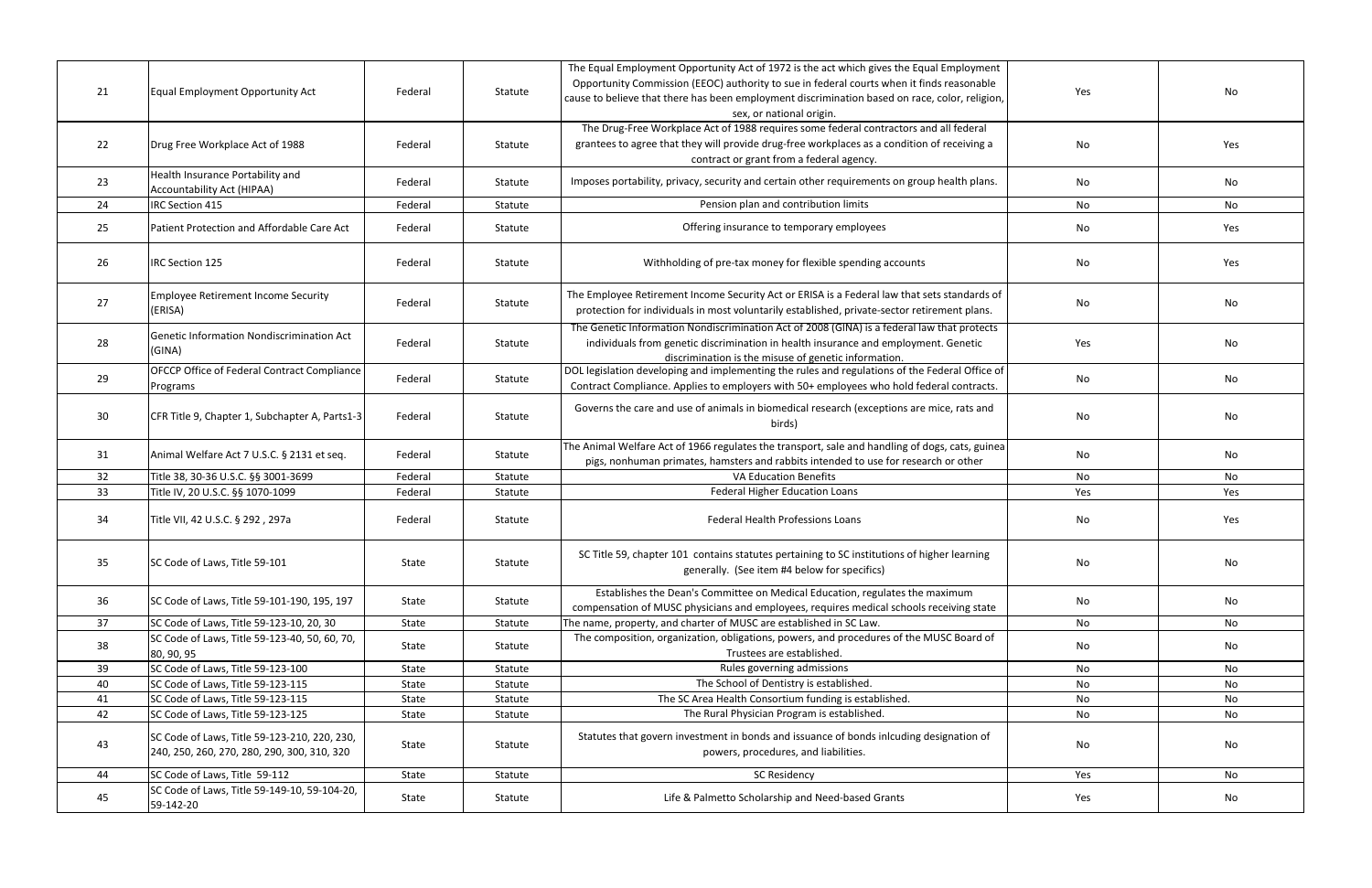| 46 | SC Code of Laws, Title 37-20                           | State        | Statute | SC Identity Theft laws                                                                                         | No. | No  |
|----|--------------------------------------------------------|--------------|---------|----------------------------------------------------------------------------------------------------------------|-----|-----|
| 47 | SC Code of Laws, Title 59-101-430                      | <b>State</b> | Statute | SC Illegal immigration reform act                                                                              | Yes | No  |
| 48 | Hatch Act                                              | State        | Statute | Certain employees covered by the Hatch Act are prohibited from being a candidate for political<br>office.      | No. | No  |
| 49 | GASB 68 Article X Section 16 of the SC<br>Constitution | State        | Statute | Requires that all state retirement systems be funded on a sound, actuarial basis                               | No. |     |
| 50 | SC Code of Laws, Title 9                               | <b>State</b> | Statute | Governs State Retirement, ORP, PORS and TERI                                                                   | Yes | Yes |
| 51 | <b>SC Appropriations Act</b>                           | State        | Statute | Oversees: Commission on Higher Ed, Bonuses, Monitory Awards, Voluntary Separation                              | No. | Yes |
| 52 | SC Appropriations Act (Proviso 72.25)                  | State        | Proviso | Establishes the State Human Affairs Commission (the State "version" of the EEOC)                               | No. | Yes |
| 53 | SC Code of Laws § 1-1-810, 820                         | State        | Statute | Annual Accountability report to be submitted to the Governor and General Assembly                              | No. | Yes |
| 54 | SC Code of Laws § 59-103                               | State        | Statute | Establishment of State Commission on Higher Education with authority over public supported<br>higher education | No. | Yes |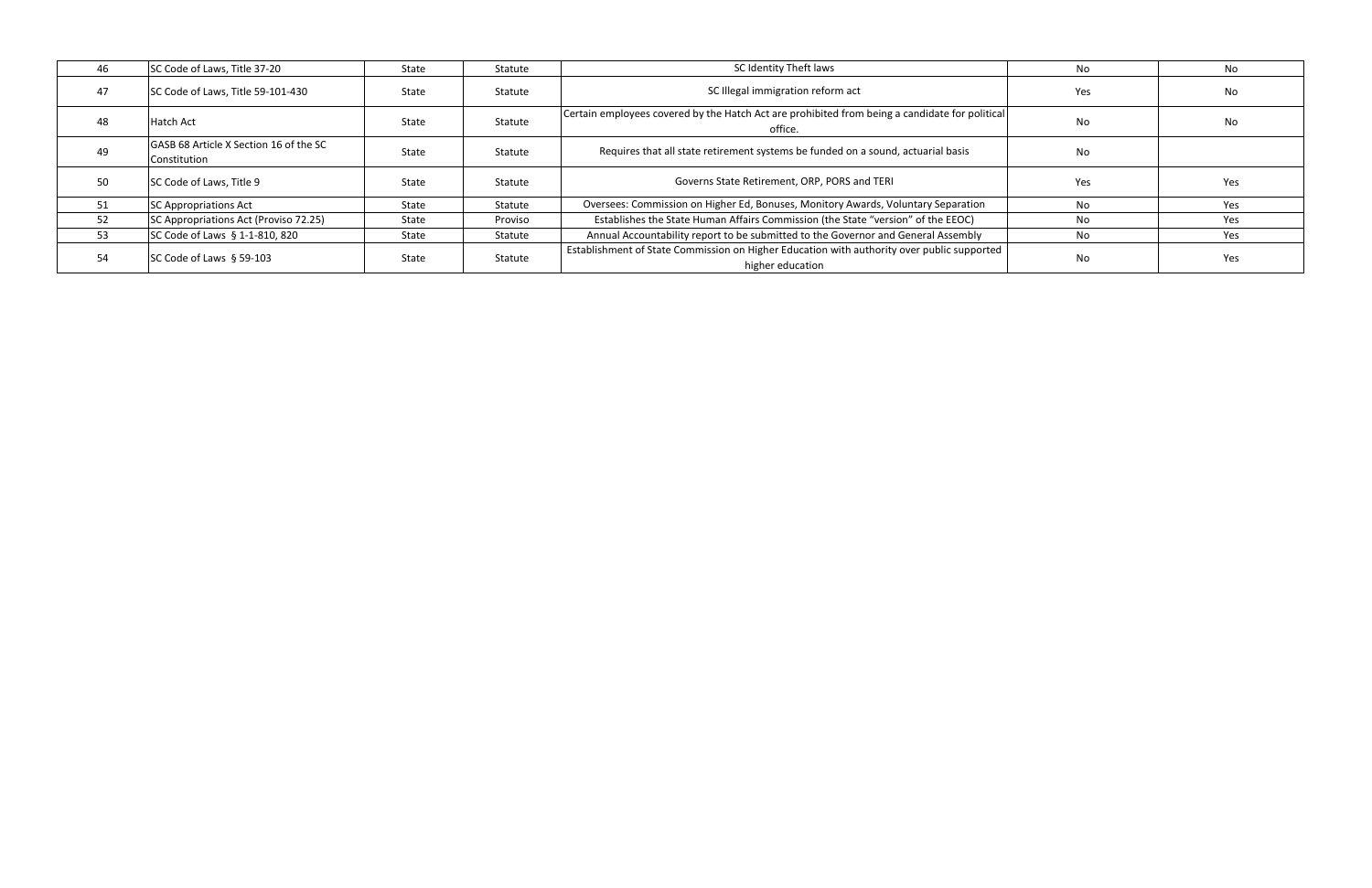**Divisions or Major Programs Description Customer Segments** *Specify only for the following Segments:* **(1) Industry: Name; (2) Professional Organization: Name; (3) Public: Demographics.** 

s in a wide variety of health fields and advanced graduate education in

Interal Public Discoversies in Austian Discoversies in Austinia Public Lincoversies in Muscle into a wide variety of clinical applications that benefit not oss the nation and the world.

| <b>Agency Name:</b>                | <b>Medical University of South Carolina</b>                                                                                                                                                 |                                              |                                        |                                                                                            |
|------------------------------------|---------------------------------------------------------------------------------------------------------------------------------------------------------------------------------------------|----------------------------------------------|----------------------------------------|--------------------------------------------------------------------------------------------|
| <b>Agency Code:</b>                | Section:<br>H <sub>51</sub>                                                                                                                                                                 | 23                                           |                                        |                                                                                            |
| <b>Divisions or Major Programs</b> | <b>Description</b>                                                                                                                                                                          | <b>Service/Product Provided to Customers</b> | <b>Customer Segments</b>               | Specify only for the following Segment                                                     |
| I. Instruction / Colleges          | This division facilitates MUSC's mission educate<br>to health care professionals and biomedical<br>scientists who help to preserve and optimize<br>human life in South Carolina and beyond. | Education                                    | <b>General Public</b>                  | Students seeking professional degrees in a<br>biomedical sciences.                         |
| II. Research                       | This division facilitates MUSC's mission to<br>conduct research in the health sciences.                                                                                                     | Discovery/Innovation                         | <b>General Public</b>                  | Discoveries in MUSC's laboratories are tra<br>only the citizens of SC, but people across t |
| II. Research                       | This division facilitates MUSC's mission to<br>conduct research in the health sciences.                                                                                                     | Discovery/Innovation                         | Industry                               | Medical/Dental/Pharmaceutical Industries                                                   |
| III. Administration                | This division provides a centralized and<br>organized mechanism for the stewardship of<br>MUSC's human, intellectual, and capital<br>resources.                                             | Stewardship                                  | <b>Executive Branch/State Agencies</b> |                                                                                            |

**Fiscal Year 2016-2017 Accountability Report**

**Customer Template**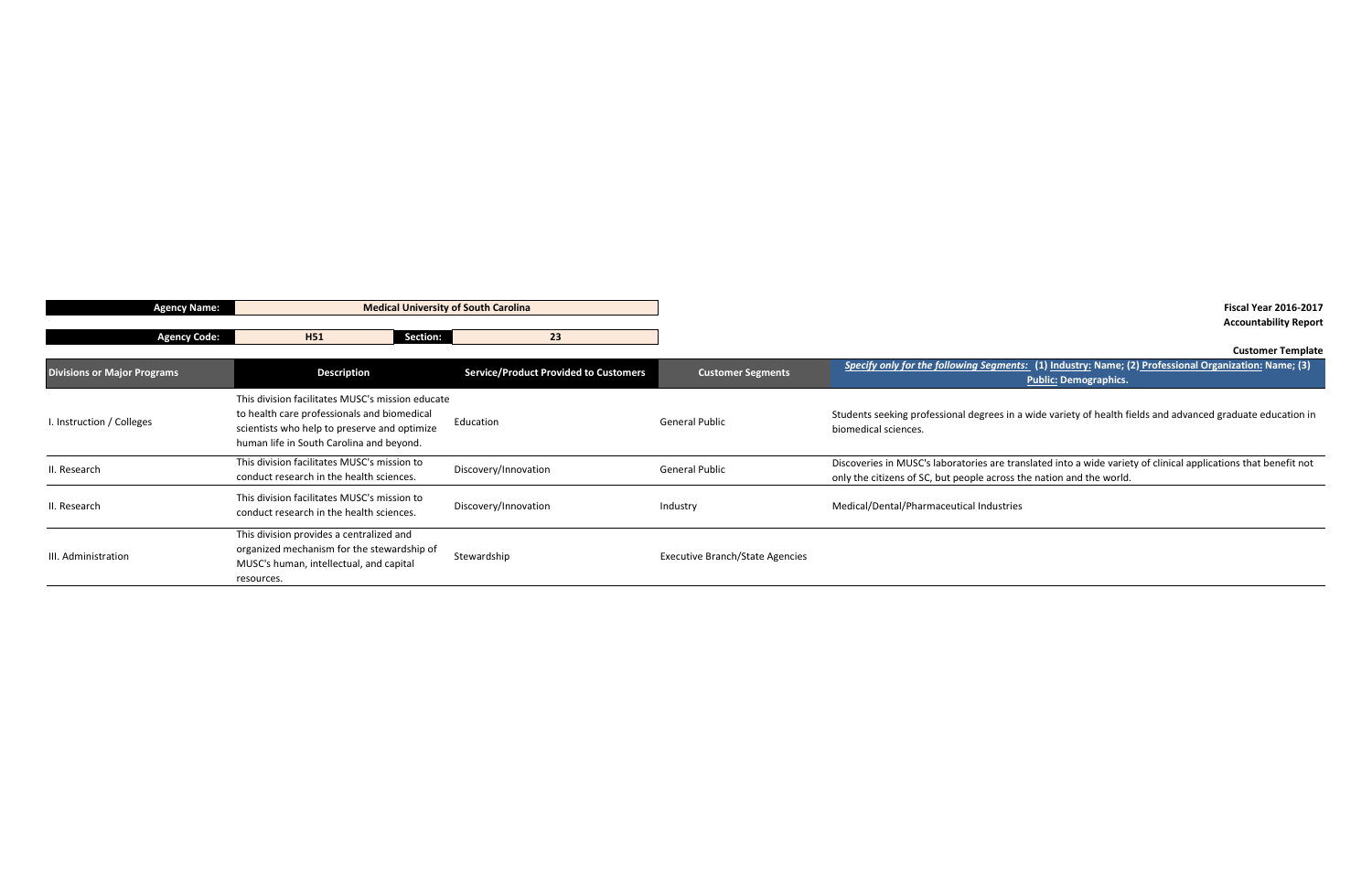**Name of Partner Entity Associated Objective(s)**  $3.2.1, 4.1.1, 4.1.2, 4.1.3, 4.3.1$ 

MUHA 1.1.1, 1.1.2, 2.1.1, 2.1.1, 2.2.1, 4.1.1, 4.1.2, 4.1.3, 4.3.1

 $.1.1, 1.1.2, 1.1.3, 1.2.1$ 

 $0.2.1, 4.1.1, 4.1.2, 4.1.3, 4.3.1$ 

C.1, 4.1.1, 4.1.2, 4.1.3, 4.1.4, 4.3.1.

| <b>Agency Name:</b>                                         | <b>Medical University of South Carolina</b> |                                                                                                                                                                                                                                                                |                                                                                                                               |                              |
|-------------------------------------------------------------|---------------------------------------------|----------------------------------------------------------------------------------------------------------------------------------------------------------------------------------------------------------------------------------------------------------------|-------------------------------------------------------------------------------------------------------------------------------|------------------------------|
| <b>Agency Code:</b>                                         | <b>Section:</b><br><b>H51</b>               | 023                                                                                                                                                                                                                                                            |                                                                                                                               |                              |
| <b>Name of Partner Entity</b>                               | <b>Type of Partner Entity</b>               |                                                                                                                                                                                                                                                                | <b>Description of Partnership</b>                                                                                             | As:                          |
| SC Area Health Education Consortium (AHEC) State Government |                                             | SC AHEC facilitates the Statewide Family Practice Residency System, the<br>Graduate Doctor Education Program, and the Area Health Education<br>Center Program.                                                                                                 |                                                                                                                               |                              |
| <b>Private Business Organization</b><br><b>MUHA</b>         |                                             | MUSC partners with the Medical University Hospital Authority (Private,<br>non-profit 501c3) to form the only comprehensive academic medical<br>center in the state of SC. This partnership facilitates MUSC's mission to<br>provide comprehensive health care. |                                                                                                                               | 1.1.1, 1.1.2<br>4.1.2, 4.1.3 |
| <b>MUSC Physicians (UMA)</b>                                | <b>Private Business Organization</b>        | MUSC partners with MUSC Physicians to facilitate the clinical<br>responsibilities and clinical compensation for College of Medicine faculty<br>2.2.2, 4.2.1<br>whose contracts stipulate clinical practice.                                                    |                                                                                                                               |                              |
| Federal Research Support Entities (NIH, NSF)                | <b>Federal Government</b>                   |                                                                                                                                                                                                                                                                | MUSC receives federal grant support to achieve its research mission.                                                          | 1.1.1, 1.1.2                 |
| South Carolina (state grants & contacts)                    | <b>State Government</b>                     |                                                                                                                                                                                                                                                                | MUSC receives state grants and contract support to achieve its tripartite<br>mission of education, research, and health care. | 1.1.1, 1.2.1                 |
| <b>Federal Government</b><br>Department of Education        |                                             | MUSC receives Title IV funds to support its education mission.                                                                                                                                                                                                 |                                                                                                                               | 2.2.1, 4.1.1                 |
| <b>Clemson University</b><br><b>State Government</b>        |                                             | MUSC partners with Clemson to offer the joint Ph.D. in Biomedical Data<br>Science and Informatics. MUSC & Clemson have also developed nine<br>accelerated pathway programs, reducing time to professional degree for<br>Clemson students.                      |                                                                                                                               | 2.2.1, 4.1.1                 |

## **Fiscal Year 2016-2017 Accountability Report**

## **Partner Template**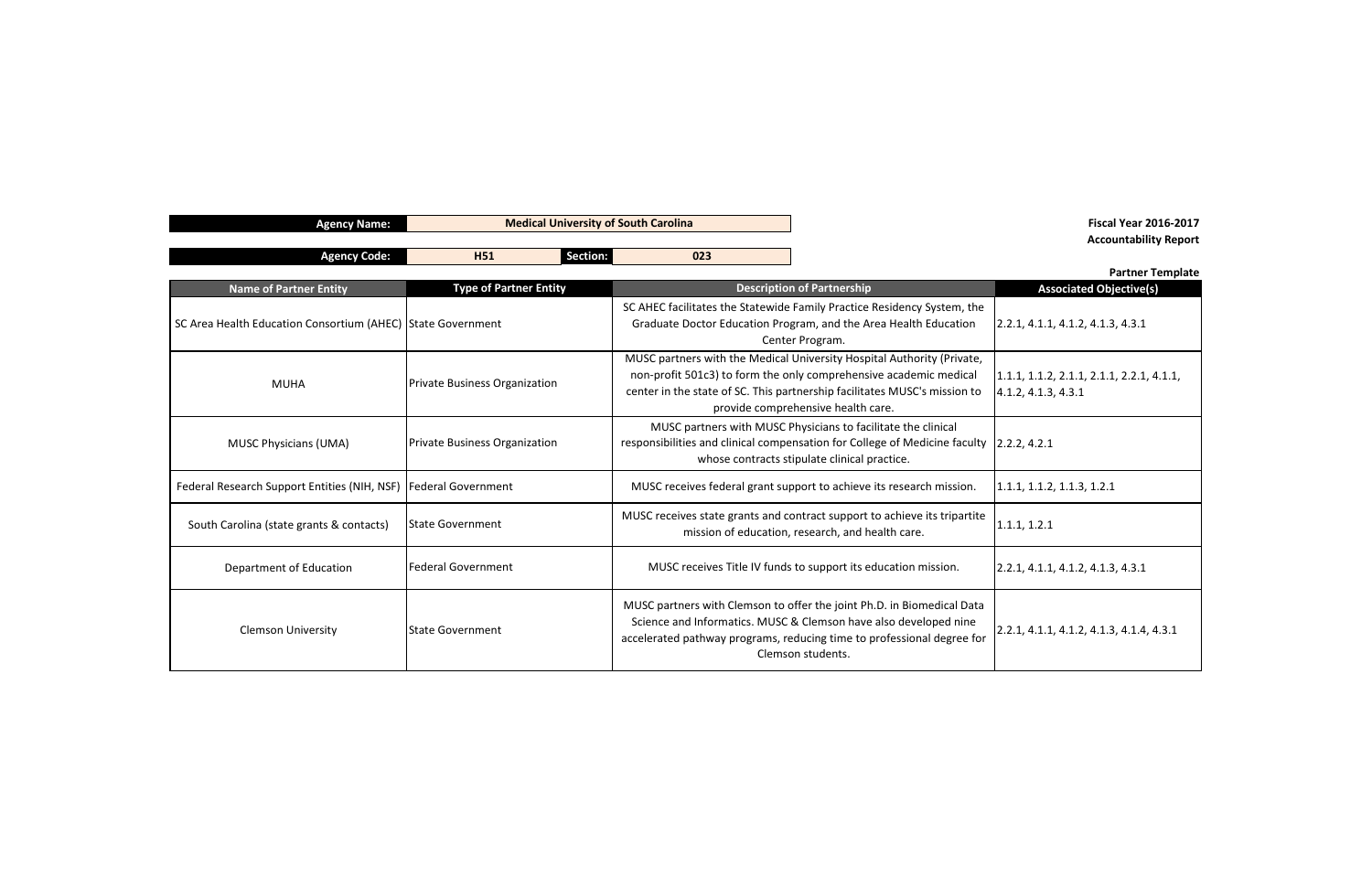| . .<br>Agancy<br>:ode:<br>التفاعلات | <b>LIP</b><br>. | −<br>ction:<br>sec | $\sim$<br>uzj |
|-------------------------------------|-----------------|--------------------|---------------|
|                                     |                 |                    |               |

|                |                                                                                                                 |                                                                                                                                               |                         |                               |                                                         |                                                                                                                                                                                                                                                                                                   | керогт гетріате                                                                                                                                                   |
|----------------|-----------------------------------------------------------------------------------------------------------------|-----------------------------------------------------------------------------------------------------------------------------------------------|-------------------------|-------------------------------|---------------------------------------------------------|---------------------------------------------------------------------------------------------------------------------------------------------------------------------------------------------------------------------------------------------------------------------------------------------------|-------------------------------------------------------------------------------------------------------------------------------------------------------------------|
| Item           | <b>Report Name</b>                                                                                              | Name of Entity Requesting the<br>Report                                                                                                       | <b>Type of Entity</b>   | <b>Reporting</b><br>Frequency | <b>Submission Date</b><br>(MM/DD/YYYY)                  | Summary of Information Requested in the Report                                                                                                                                                                                                                                                    | <b>Method to Access the Report</b>                                                                                                                                |
| -1             | Integrated Postsecondary Education Data<br>System (IPEDS)                                                       | The Institute of Education<br>Sciences (IES) [The<br>statistics, research, and<br>evaluation arm of the U.S.<br>Department of Education]      | Federal                 | Quarterly                     | 02/14/2017,<br>04/06/2017,<br>08/09/2017,<br>10/14/2016 | Basic information pertaining to the following:<br>Institutional Characteristics, Completions, 12-month<br>Enrollment, Student Financial Aid, Graduation Rates,<br>200% Graduation Rates, Admissions, Outcome<br>Measures, Fall Enrollment, Finance, Human Resources,<br><b>Academic Libraries</b> | Paper copy upon written request                                                                                                                                   |
| $\overline{2}$ | <b>Institutional Profile</b>                                                                                    | Southern Association of Colleges<br>& Schools Commission on<br>Colleges (SACSCOC)                                                             | Outside<br>Organization | Annually                      | 1/15/2017                                               | General information, Personnel, Full-Time Enrollment,<br>Headcount, & Graduation Rate                                                                                                                                                                                                             | Paper copy upon written request                                                                                                                                   |
| 3              | <b>Financial Profile</b>                                                                                        | Southern Association of Colleges<br>& Schools Commission on<br>Colleges (SACSCOC)                                                             | Outside<br>Organization | Annually                      | 7/15/2017                                               | <b>Basic Financial Profile &amp; Indicators</b>                                                                                                                                                                                                                                                   | Paper copy upon written request                                                                                                                                   |
| 4              | <b>Institutional Effectiveness</b>                                                                              | South Carolina Commission on<br><b>Higher Education</b>                                                                                       | State                   | Annually                      | 8/10/2017                                               | <b>Results of Professional Examinations</b>                                                                                                                                                                                                                                                       | Paper copy upon written request                                                                                                                                   |
| 5 <sub>5</sub> | Medical University of South Carolina<br><b>Annual Security Report</b>                                           | Dept. of Education (in accord<br>with the Jeanne Clery Disclosure<br>of Campus Security Policy and<br>Campus Crime Statistics Act of<br>1998) | Federal                 | Annually                      | 8/1/2017                                                | Statistical and other crime related information<br>according to its policies to internal and external agencies<br>Hate Crimes, Arrests, Disciplinary Actions, and Domestic<br>Violence 2013 required by the Jeanne Clery Act.                                                                     | Available online:<br>as well as the public. Reports include Criminal Offenses, http://academicdepartments.musc.edu/vpfa/publicsafety/reports/clery repo<br>rt.htm |
| 6              | Federal Funding Accountability and<br>Transparency Act Subaward Reporting<br>System (FSRS) or "FFATA Reporting" | United States Federal<br>Government - a federally<br>mandated reporting<br>requirement                                                        | Federal                 | Monthly                       | 30th of every month                                     | Sub-awards MUSC awards above \$25,000.00 using<br>federal funds from grants and contracts                                                                                                                                                                                                         | https://www.fsrs.gov/                                                                                                                                             |
| 7              | Degree Verify                                                                                                   | National Student Clearinghouse                                                                                                                | Federal                 | Quarterly                     | 5/31, 9/3, 1/11                                         | Graduate Data                                                                                                                                                                                                                                                                                     | Data is transmitted 3 times a year to the NSC: Paper copy upon written<br>request                                                                                 |
| 8              | Radian Asset Assurance, Inc.                                                                                    | Risk Management Department,<br>Higher Education Group, Radian<br>Asset Assurance, Inc.                                                        | Outside<br>Organization | Annually                      | 07/22/17                                                | Fall Headcounts by Full Time and Part Time Enrollment,<br>Number of Applications Received, Accepted,<br>Matriculated, Percent of In State Students                                                                                                                                                | Paper copy upon written request                                                                                                                                   |
| 9              | <b>SEVIS Survey</b>                                                                                             | <b>MUSC Global Health</b>                                                                                                                     | Outside<br>Organization | Annually                      | 07/01/17                                                | the average annual number of classes offered, teachers<br>or instructors and students on campus. In addition, I<br>need the approximate annual cost of room, board,<br>tuition, etc. per studen                                                                                                   | Paper copy upon written request                                                                                                                                   |
| 10             | <b>FISAP Report</b>                                                                                             | <b>MUSC Student Accounting</b>                                                                                                                | Federal                 | Annually                      | 09/01/16                                                | <b>Enrollment Data</b>                                                                                                                                                                                                                                                                            | Paper copy upon written request                                                                                                                                   |
| 11             | <b>FICA Report</b>                                                                                              | <b>MUSC Controller's Office</b>                                                                                                               | Federal                 | Annually                      |                                                         | <b>Registration Data</b>                                                                                                                                                                                                                                                                          | Paper copy upon written request                                                                                                                                   |
| 12             | <b>Annual Tuition Report</b>                                                                                    | Moody's Investors Service                                                                                                                     | Outside<br>Organization | Annually                      | 10/10/16                                                | <b>Enrollment Data</b>                                                                                                                                                                                                                                                                            | Paper copy upon written request                                                                                                                                   |
| 13             | Moody's Higher Education: FYE 2015<br>Disclosure Request                                                        | Moody's Investors Service                                                                                                                     | Outside<br>Organization | Annually                      | 10/15/16                                                | <b>Enrollment Data</b>                                                                                                                                                                                                                                                                            | Paper copy upon written request                                                                                                                                   |
| 14             | <b>CUPA-HR Report</b>                                                                                           | <b>College and University</b><br>Professional Association for<br>Human Resources                                                              | Outside<br>Organization | Annually                      | 01/01/17                                                | Headcount and FTE Enrollment Data                                                                                                                                                                                                                                                                 | Paper copy upon written request                                                                                                                                   |

# **Accountability Report**

## **Report Template**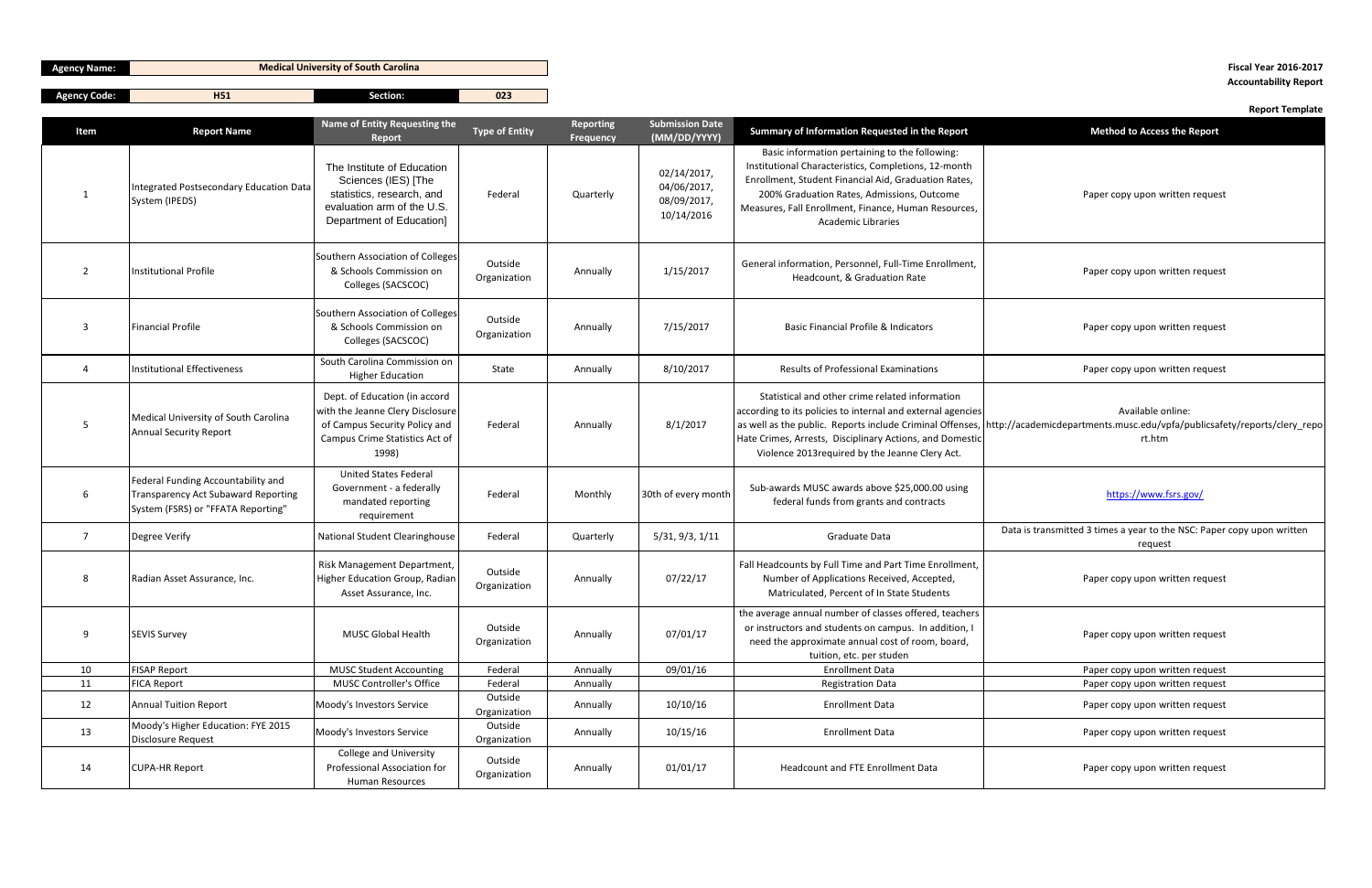Paper copy upon written request

Paper copy upon written request

Paper copy upon written request

Paper copy upon written request

Paper copy upon written request

Paper copy upon written request

| 15 | Insurance Report                                                     | AIG                                                                                  | Outside<br>Organization | Annually | 01/01/17 | Undergraduate and Graduate Enrollment for Domestic<br>Students and International Students who meet the<br>eligiblity for Student Insurance |  |
|----|----------------------------------------------------------------------|--------------------------------------------------------------------------------------|-------------------------|----------|----------|--------------------------------------------------------------------------------------------------------------------------------------------|--|
| 16 | National Postsecondary Student Aid                                   | US Department of Education                                                           | Federal                 | Annually | 01/13/17 | <b>Student Data Records</b>                                                                                                                |  |
| 17 | Open Doors Survey- Annual Census of<br><b>International Students</b> | Institute of International<br>Education                                              | Outside<br>Organization | Annually | 01/21/17 | Enrollment, Visa, Gender, Field of Study for International<br>Students                                                                     |  |
| 18 | <b>PSEC Report</b>                                                   | Tri-County Cradle to Career<br>Collaborative                                         | Outside<br>Organization | Annually | 06/09/17 | Admissions Demographics, Enrollment Demographics                                                                                           |  |
| 19 | <b>SFC Higher Education Survey</b>                                   | <b>Higher Education Budget</b><br>Subcommittee of Senate<br><b>Finance Committee</b> | State                   | Annually | 02/01/17 | <b>Headcount and FTE Enrollment Data</b>                                                                                                   |  |
| 20 | <b>School Enrollment Transmission</b>                                | <b>National Student Clearinghouse</b>                                                | Federal                 | Annually | 07/31/17 | <b>Enrollment Data</b>                                                                                                                     |  |
| 21 | Annual Operating Report (AOR)                                        | Health and Human Services,<br>Loans Annual Operating Report<br>(AOR)                 | Federal                 | Annually | 08/01/16 | Loan recipient student counts, amounts, graduates, drop-<br>outs, race and ethnicity                                                       |  |
| 22 | Peterson's Annual Survey of<br>Undergraduate Financial Aid           | Peterson's                                                                           | Outside<br>Organization | Annually | 03/01/17 | Financial Aid Awards for Undergraduates, broken down<br>by type, amounts, need-based                                                       |  |

Paper copy upon written request (there are individual reports for, e.g., Pharmacy, Medicine, etc.)

Paper copy upon written request